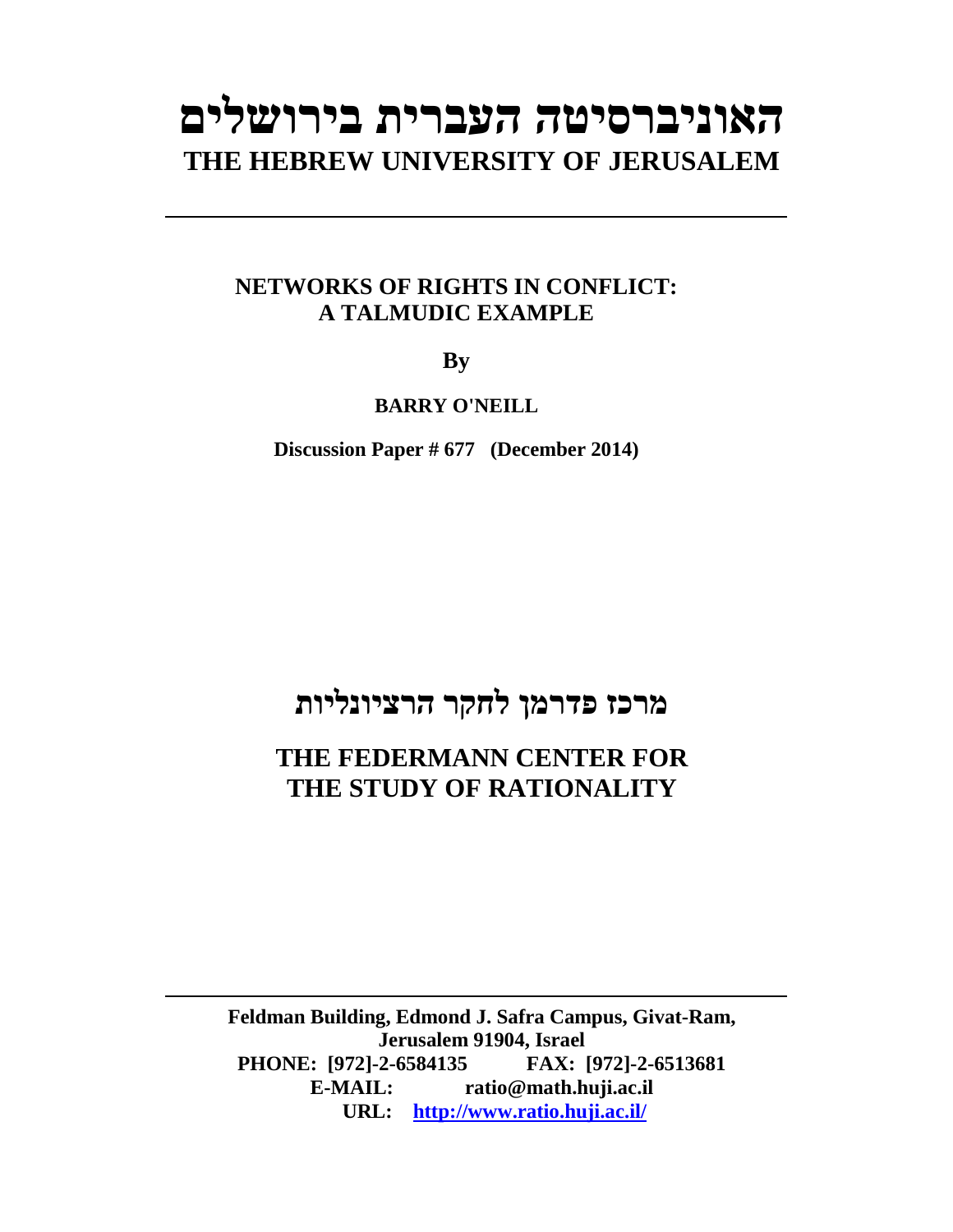## Networks of Rights in Conflict: A Talmudic Example

December 24, 2014

Barry O'Neill

Department of Political Science University of California, Los Angeles barry.oneill@polisci.ucla.edu

#### Abstract

Many disputes involve conflicts of rights. A common view is that rights cannot really be in conflict so one of those being claimed must be a mistake. This idea leads to extreme outcomes that cut some parties out. Many studies have investigated how to choose a compromise among rights but they have focus on situations where the incompatibility comes from the degrees of the claims, as when, for example, a deceased person promised his heirs more than his total estate. I analyze a Talmudic problem where the difficulty is the pattern of the rights - each one trumps another in a cycle. The theory of non-transferable utility coalitional games suggests two solutions, one based on Shapley's and Maschler-Owen's values, which are equivalent for the problem, and the other on Harsanyi's and Kalai-Samet's, also equivalent. Each satisfies four out of five desirable properties, better than several other solutions. The NTU games are appropriate not just for power-based negotiation but for disputes over justice, fairness and rights. It is hoped that this analysis will form part of a general understanding of rights conflicts.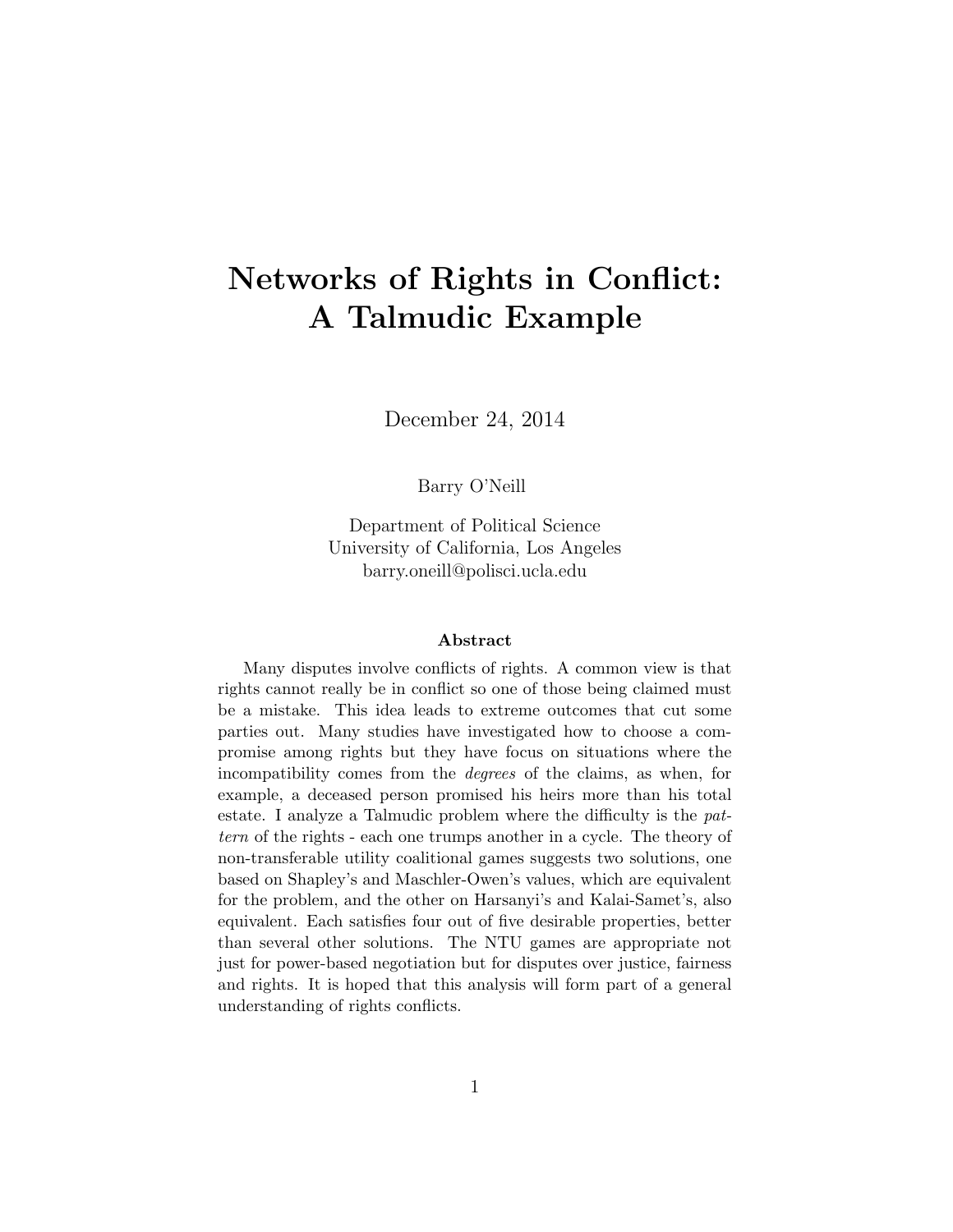#### 1. Introduction

Many disputes focus more on rights than on interests. For instance, two countries might claim the same territory, or someone might assert a right to perform an activity that another person takes as an infringement. A common view is that, unlike interests, rights must be compatible so one of the disputants must be wrong, and the question becomes which one. This attitude can lead to resolutions that cut some parties out completely. A slightly different approach also precludes compromises. The idea is that inconsistent rights can co-exist but one of them is so important that it overrides the other. When a local government takes someone's land to build a freeway, it compensates the owner but only at market value, as if the latter were selling it voluntarily. The right to choose what happens to one's property is set aside. The idea that one right fully trumps the other again leads to extreme resolutions.

The all-or-nothing philosophy follows from a narrow conception of what rights are. Nozick (1974) sees them as essentially negative, forbidding other parties, especially governments, from doing certain things to us – from restricting our speech, engaging in torture, and so on. Positive rights, like the right to property, an education or a nationality, are treated as pure rhetoric. If this understanding were true, rights conflicts could be avoided by the government refraining from taking any actions at all. However, as Waldron (1989) argues, even negative rights often call for positive actions. Our right not to be tortured requires the government to pass appropriate laws, protect us from torture by others, etc. The 1948 Universal Declaration of Human Rights and other international charters include positive rights and we would prefer a theory that gave a reasonable interpretation of them.

In certain Talmudic problems, parties have rights on a commodity that sum to more than the total available. A formal literature has arisen analyzing these (Aumann and Maschler 1985; O'Neill 1982). A man's marriage contracts assign his wives 300, 200 and 100 zuz, but he dies leaving only 200. The Talmud tells the court to divide the money 75, 75 and 50 without explaining why. Future scholars were left to puzzle over the reason but Aumann and Maschler have now apparently revealed it. The research has contributed to our understanding of fair division in general (Thomson 2013), and some of its findings have been brought back to the community of religious Talmudists (Aumann 1999). These *insufficient estate problems*, also called *bankruptcy* or claims problems, are relevant to the positive rights stated in international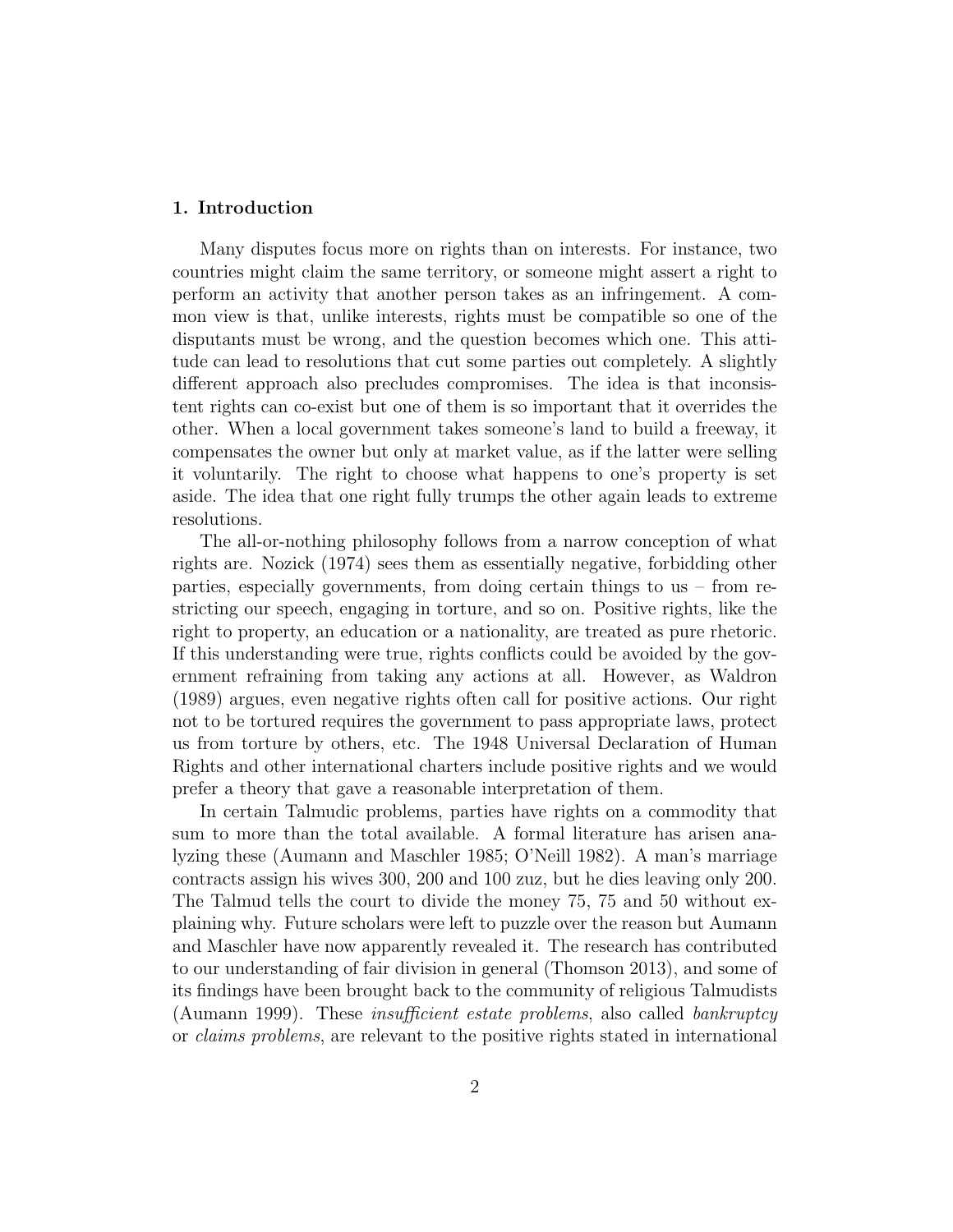declarations: if everyone has the right to an education but the government lacks the money to satisfy them all, how should it divide what it has? This problem is structurally the same as the conflict among the widows.

The rights of the three widows are in conflict because of the *degrees* of their claims, but in another problem  $(Ket., 95a)^1$  the conflict comes from the pattern of who holds a right against whom. It can be called a *directed claims* problem since each party has claims only on certain others.<sup>2</sup> The story is this: A man owns a tract of land. His two wives will have a right to it if he dies and they need it to satisfy their marriage contracts. He wants to sell the land, so the first-married wife writes to the potential buyer forsaking her claim and the sale goes through. When the husband dies, the second wife takes the land from the buyer, arguing that her marriage contract predates his purchase and it was only the first wife, not her, who relinquished a claim. Then wife 1 takes the land from wife 2, pointing out that her marriage contract predates 2's and she herself gave up her claim only with respect to the buyer. The buyer takes it from wife 1 on the grounds of her letter, and so on, potentially forever, until they compromise.<sup>3</sup>

Insufficient estate and directed claims problems have a feature that forces us to figure out a compromise among the rights: the rights have the same source, e.g., all come from inheritance claims or all from contracts. If I claimed a right to cross my neighbor's private way to get my sick child to the hospital, and the neighbor said no, the inconsistent rights would have different bases. I could argue that preserving a life trumps his right in owning property. With the land problem, however, the rights are the same type so that there is no easy way to escape the conflict.

We wonder why the buyer did not insist on a promise from the second wife as well, but there might be no explanation for this. The Talmud often sets up unrealistic situations to illustrate its legal logic (Moskovitz 2002.) In the case of the three widows and the insufficient estate  $(Ket. 93a)$ , each would normally take her due in order of her marriage date until the money was gone, so the sages devise a story that avoids the simple solution: no one knows their order because the husband married them all on the same day and none of the deeds recorded the hour.

<sup>&</sup>lt;sup>1</sup> Babylonian Talmud, Steinsaltz edition, Vol. 12, Part IV, pp.153-154, Ket. 95a.

<sup>2</sup>Another problem combines structure and degree. Each party has his own account of who has which rights. Son 1 produces a will that divides the estate between 1 and 2, while son 2 has one dividing it between 2,3 and 4, etc. ("Sage of Jerusalem", 1887.)

<sup>3</sup>Naeh and Segal (2008) discuss other contexts producing cycles of rights.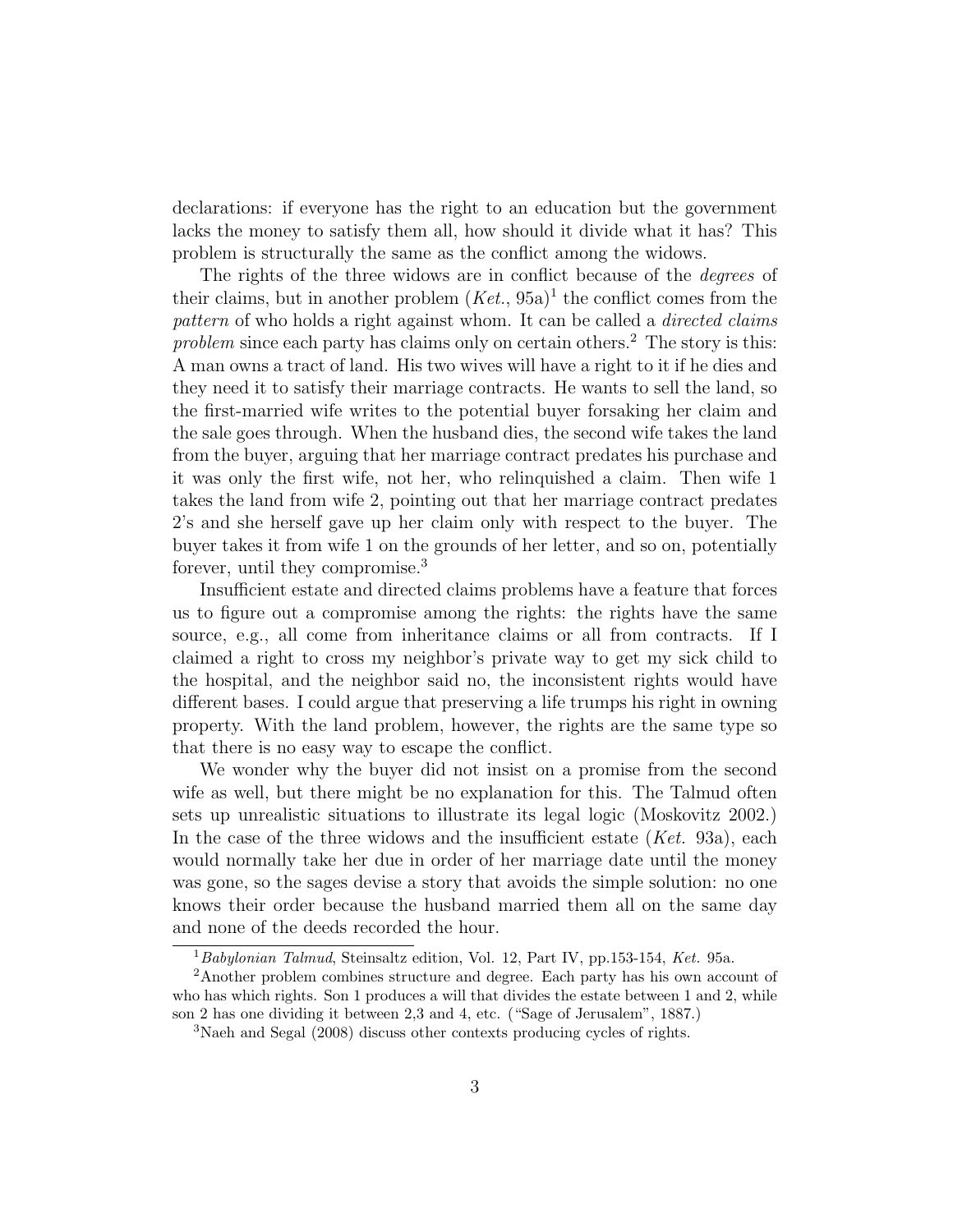Another oddity about the land problem is that the court does not settle it immediately. It lets the parties keep coming back with the same arguments. An explanation might be that the earlier insufficient estate problem was a single three-way dispute where each wife had rights against all the rest, so they went to court together. The present problem is really three two-way disputes. One holds the land and another claims it but the third person has no standing, and becomes involved only later when the court transfers the land to the second, in which case the first drops out. Only the parties themselves can solve it comprehensively. Our purpose is not exegesis of the Talmud, however, and we will view the land problem as a single dispute among the whole group, and look for a division by arbitration based on rights rather than one by negotiation based on power.

In contrast to the insufficient estate problem of Ket. 93, this mishnah does not say what the division should be. The answer seems obvious - the problem's symmetry suggests dividing the land equally. However adding another wife makes the problem asymmetrical (Figure 1,b) and solving this version requires a general theory. Here I consider several approaches, eventually focusing on two involving non-transferable utility (NTU) coalitional games.

The analysis is relevant to the game-theoretical issue of why there are so few applications of NTU methods. The world seems to offer many NTU-like situations but the literature has been abstract, treating mostly the solutions' general properties. Aumann (1985a, footnote 5) lists some applications but the reviews of McLean (2002) and Peters (2008) show that overall the literature is theory-oriented. The land problem lets us evaluate NTU solutions in a simple context and brings out some of their advantages.

Section 2 formalizes the idea of problems with directed claims. The most natural approach would use Markov chains but Section 3 shows it has disqualifying flaws. Section 4 translates the problem into an NTU game and calculates some examples. The idea is that a coalition can hold the land only if at least one of its members receives no outside claim; if there is such a member, the land stays with that group, but otherwise it goes to the complementary coalition where it is put to the same test. The game is NTU because side payments are seen as seizable just like the land itself, so the characteristic function is non-zero only for members receiving no outside claims. The solution concepts are Harsanyi's (1963), Shapley's (1967), Kalai and Samet's (1985), Maschler and Owen's (1992), as well as an NTU version of the nucleolus. Some coincide for these problems and in the end only three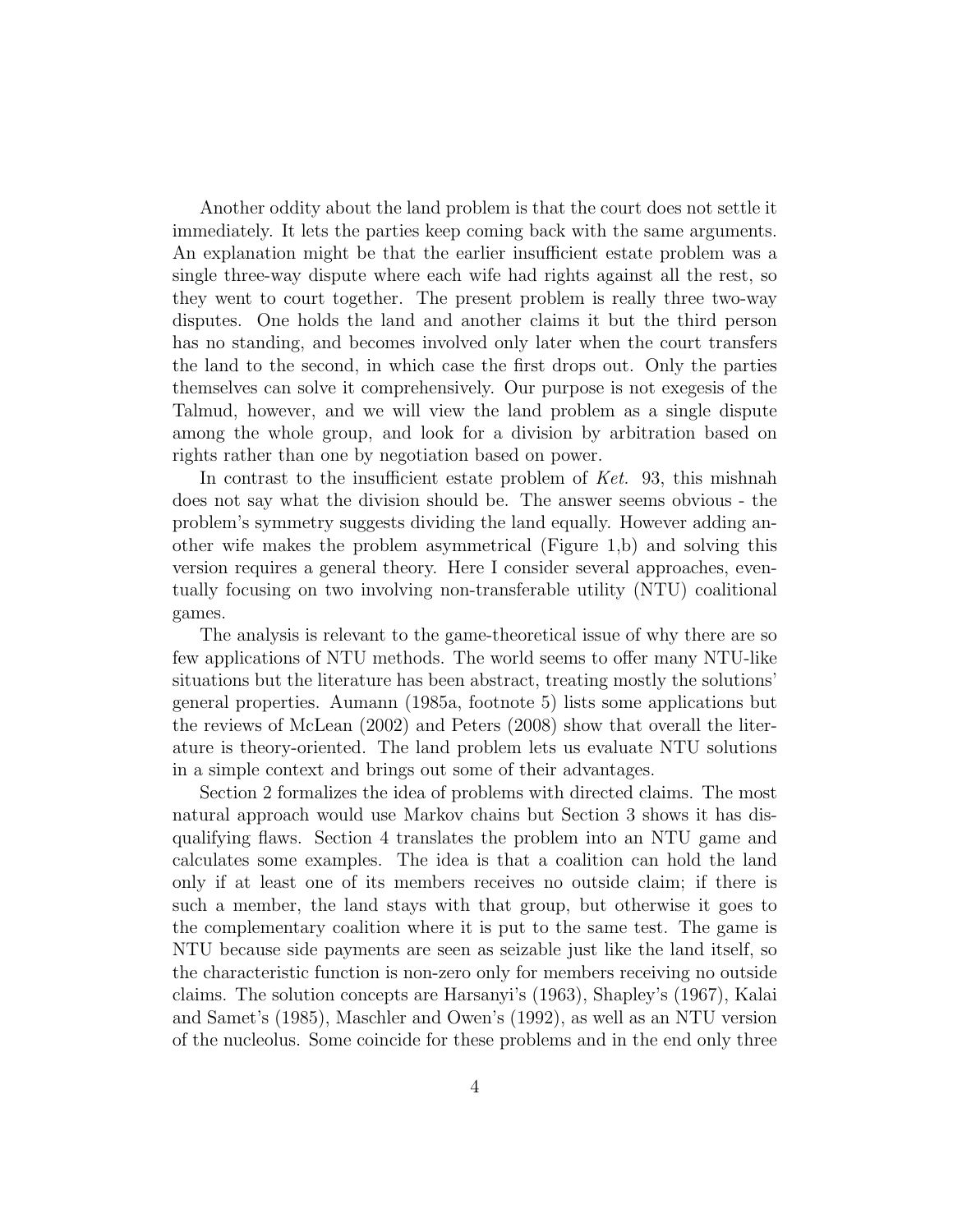are numerically different. Section 5, the core of the paper, considers several persuasive requirements, either that certain payoffs be positive or that they respond monotonically to certain changes in parameters. Harsanyi's and Shapley's theories do the best.<sup>4</sup> Section 6 focuses on *tournaments*, where every pair has a claim between them in one direction or the other. Tournaments arise in problems like the Talmud's, that start with a full ranking the timing of the marriages - then switch certain claims. Section 7 discusses two more approaches that fail in instructive ways, one using the sports rating systems originated by Zermelo, and the other based on a strategic bargaining model. Section 8 considers whether the NTU analysis can be seen as based on rights and justice rather than negotiating power.

#### 2. Directed claims problems

We have in mind a group of people, one holding the land and each having a right to take it should particular others come to hold it. An n-person directed claims problem  $C = (N, h, E)$  comprises a set  $N = \{1, ..., n\}, n \ge 1$ , of parties, an *initial holder*  $h \in N$ , and a set  $E \in 2^{N \times N}$  of ordered pairs of parties, interpreted as the claims. Figure 1 indicates the initial holder by a circle, and the set of claims by a directed graph where " $i \rightarrow j$ " means that if j possesses the commodity,  $i$  has a right to take it. The edge is referred to as"ij", so that  $i \to j$  if and only if  $ij \in E$ . A condition is that  $i \to j$  implies not  $j \rightarrow i$ , i.e., claiming is never mutual. It follows that  $i \rightarrow i$  cannot hold. The set of claims problems is denoted  $\mathcal{C}$ .

For  $C = (h, N, E)$  and  $\pi$  a permutation of N, let  $\pi(E)$  be the permutation induced on E and  $\pi(C)$  be the claims problem  $(N, \pi(h), \pi(E))$ . A function  $\phi$  from C to R<sup>n</sup> with i'th element  $\phi^i$  is anonymous if  $\phi^i(\pi(C)) = \phi^{\pi(i)}(C)$ . A solution function  $\phi$  is an anonymous function from C to  $R^{n+}$  with  $\phi(C)$  =  $(x_1, \ldots, x_n)$  and  $\sum x_i = 1$ . It is interpreted as a proposal for a reasonable division of the land. Note that efficiency, anonymity and covariance with the size of the prize are built into the definition of a solution. We call  $\phi(C)$  the solution of C according to  $\phi$ .

The pair  $G = (N, E)$  is C's *graph*. Following graph theory terminology, if for every distinct  $i, j$  either  $i \rightarrow j$  or  $j \rightarrow i$ , the claims problem is a tournament. A tournament is reducible if there is a two-element partition  $(S, N\backslash S)$  with  $i \to j$  for every  $(i, j) \in S \times N\backslash S$ . In this case a reasonable solution function will grant everything to  $S$ , so a reducible tournament can be

<sup>4</sup>We name them after the author who devised them first.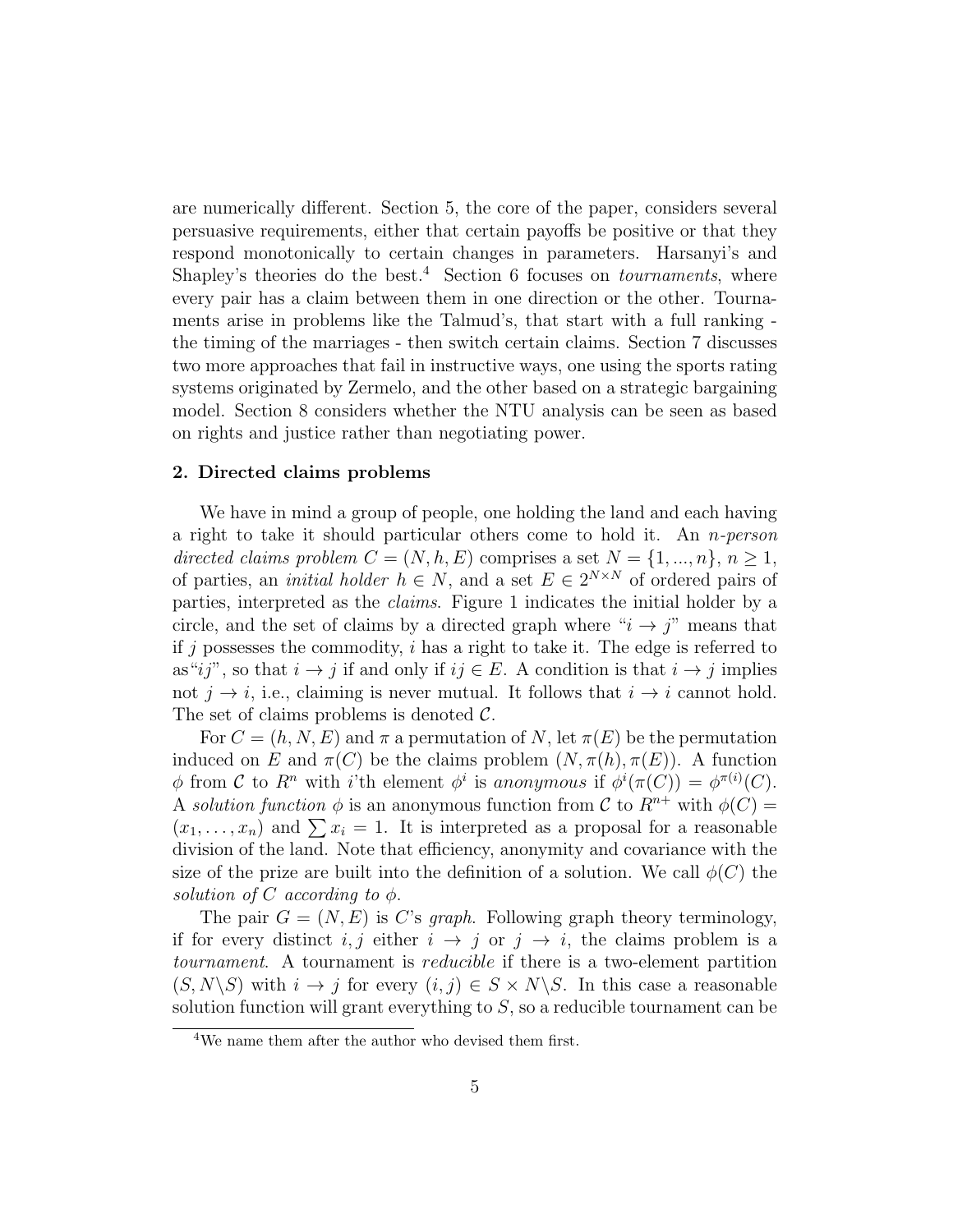treated as a smaller problem. The result of iteratively reducing a tournament is independent of the order of reduction.



**Figure 1.** Some problems and their solutions. Initial holders are circled and decimals are omitted.

#### 3. An unacceptable approach - the Markov solution

The Talmud's idea is that without a compromise the land will circulate forever, and this leads to a solution. At  $t = 0$  the initial holder has the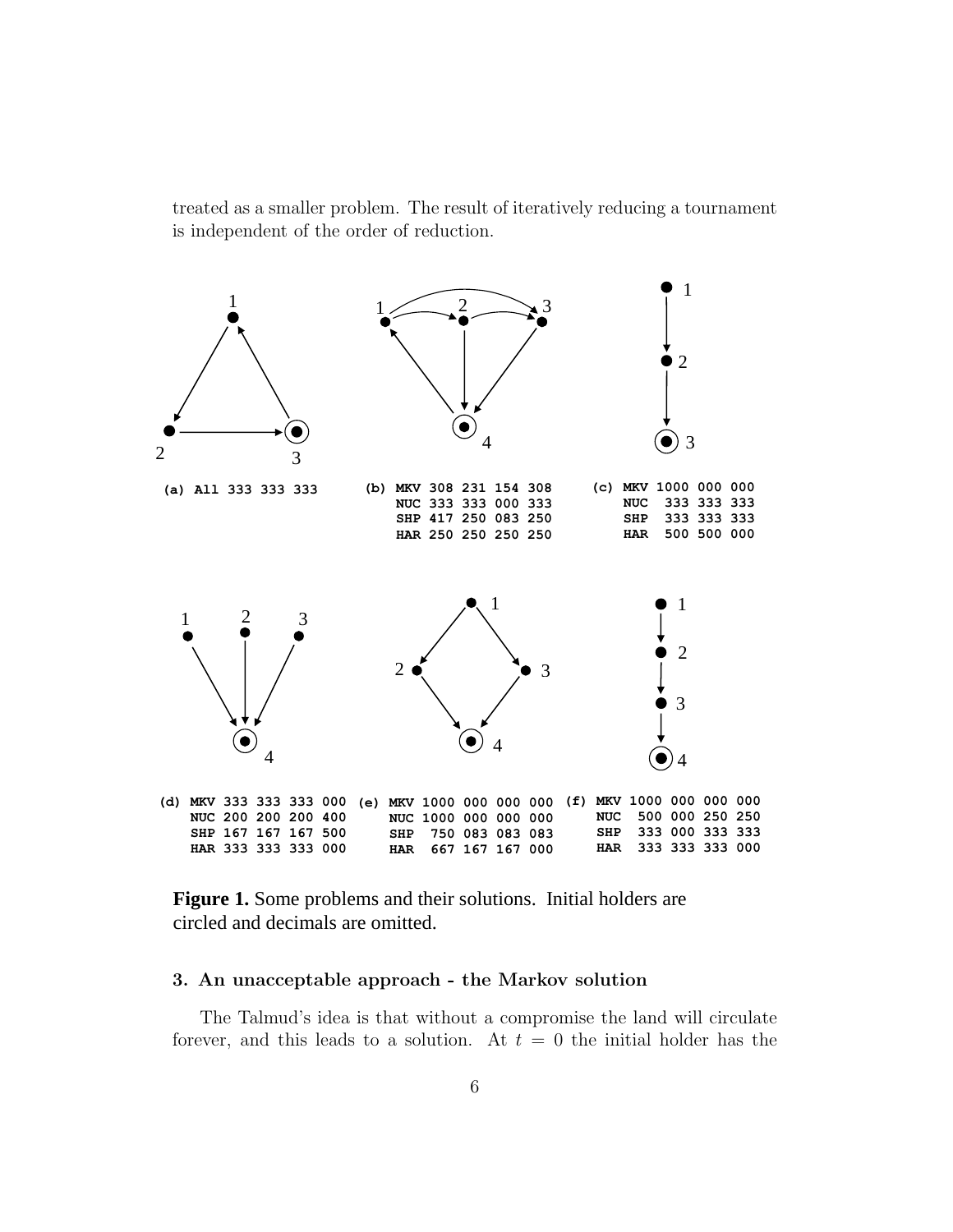land, and at  $t = 1, 2, 3...$  we choose someone from those with a claim on the current holder equiprobably and independent of previous events, and give the land to that person. The *Markov solution* is the *n*-tuple of limiting relative frequencies for each one holding the land. That is, letting  $X_{it} = 1$  if party i holds the land at t and  $X_{it} = 0$  otherwise,

$$
\phi_{MKV}^i(C) = \lim_{t \to \infty} E\left[\frac{\sum X_{it}}{t}\right]
$$

.

The randomizing element follows the spirit of the "race to court" for insufficient estates (O'Neill 1982). Existence of the limits is guaranteed by the central limit theorem for Markov chains (Jackman 2009.) In the terminology of Markov chains a communicating class is a maximal set of parties such that for any ordered pair, if the first party holds the land at  $t$ , for some  $t' > t$  the second will hold it with positive probability at  $t'$ . A *closed communicating* class is a set of states with the property that if the land starts in it, it is sure to stay in it. The Markov method gives 0 to parties outside a closed communicating class, and to those inside one it gives the likelihood of the chain entering the class times the limiting relative frequency of the particular party holding the land given the chain has entered it. Figure 1 shows its allocations for several cases.

The Markov solution, one could argue, removes incentives to renegotiate. After the *n* parties receive their shares, they could be seen as facing *n* new problems with each of them as the initial holder of whatever was just acquired, and with claims as in original graph. Solving these problems by the Markov method and summing each person's  $n$  allocations leaves their original totals unchanged. This fixed-point property holds for any solution function that is independent of reassigning the initial holder within the set of parties getting a positive share.

The Markov solution has a disqualifying flaw. Players who think strategically, as ours do, should reject it. In the 3-line of Figure 1(c) it would move the land from 3 to 2, then permanently to 1. But Wife 2 holds a compelling threat; she can refuse to seize the land from 3 unless 1 offers her a positive share. Her threat is credible since carrying it out would yield her no less than not doing that, and it is effective since it blocks any gain by 1. But according to the Markov solution she ignores her power and seizes the land knowing that she will lose it immediately. As to the attractiveness of the Markov's fixed-point property, the problem already assumes that the parties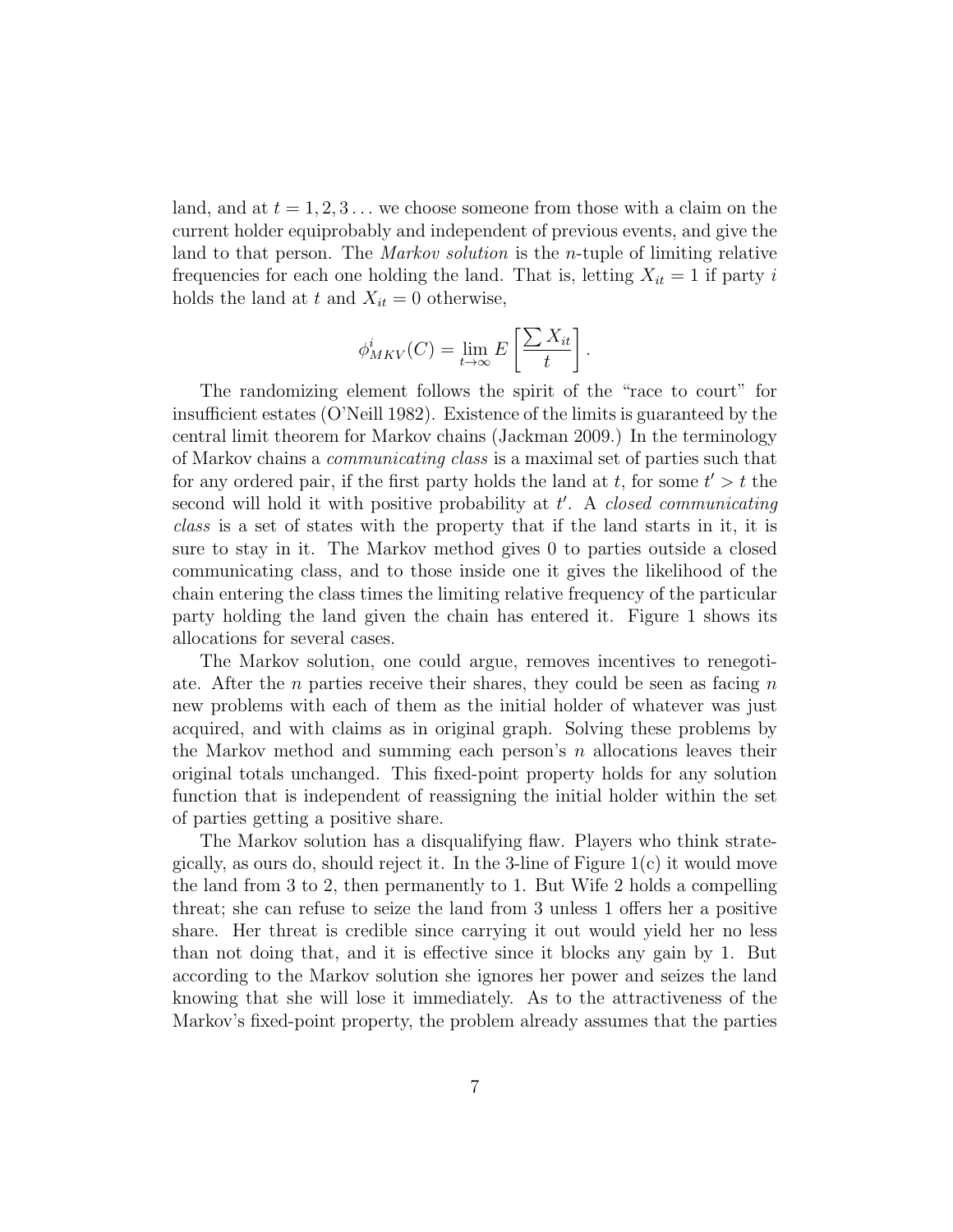can make binding agreements so there is no point in immunizing a solution against renegotiation.

#### 4. NTU methods

A coalitional approach has to specify whether utility is transferable (TU) among the players or not (NTU). Here the NTU assumption is more valid. A TU characteristic function for the Talmud's 3-cycle might have  $v(i) = 0$ for single players,  $v(i) = 1$  for the pairs, and  $v(123) = 1$ . The interpretation is that a coalition can divide its worth  $v$  among its members in any way. However a legal system would probably let claimants seize the side payments as well as the original land. If coalition 12 forms and divides the benefit, Wife 2 is literally paying Wife 1 to not press a claim against her; this is equivalent to Wife 1 selling her claim to 2. The Buyer had a right against Wife 1 to the land so he should be able to go after 1's proceeds from the sale.<sup>5</sup> Accordingly 12's worth must stay entirely with 2, and this calls for an NTU approach.<sup>6</sup>

An NTU game in coalitional form is a pair  $(N, V)$  where N is a set of n players and V is a *characteristic function* from the non-empty subsets of N to the non-empty strict subsets of  $\mathbb{R}^S$  that are closed, comprehensive and convex. The set  $V(S)$  is interpreted as the utility vectors that S can achieve. In the Talmud's 3-cycle, player 1 can get at most 1 and player 2 can get at most 0 so  $V(12) = \{(x_1, x_2) : x_1 \leq 1, x_2 \leq 0\}$ . We will use abbreviations like  $V(12) = (1, 0, -)$ , where "-" is a place-holder to show which party is not in S. Similarly  $V(123) = \{(x_1, x_2, x_3) : x_1 + x_2 + x_3 \leq 1\}$  is abbreviated  $(x_1, x_2, x_3).$ 

#### 4.1 Constructing an NTU characteristic function

The following is a reasonable way to define the characteristic function. Consider the 4-tournament of Figure 1(b). It is natural to set  $V(34) =$  $(-, -, 0, 0)$  since coalition 12 can seize the land from 34 whether 4 holds it or transfers it to 3. Regarding 13, the coalition could be seen as stronger than 34 since if 13 loses the land, it can immediately take it back. Still we treat the two coalitions alike on the premise that players must hold the land for

<sup>5</sup>We could think of the NTU version as having Wife 2 sell her claim to 1 for some negligible amount.

<sup>6</sup>Those curious about results from the TU Shapley value or nucleolus can refer to the values below, which for this problem coincide with the NTU values.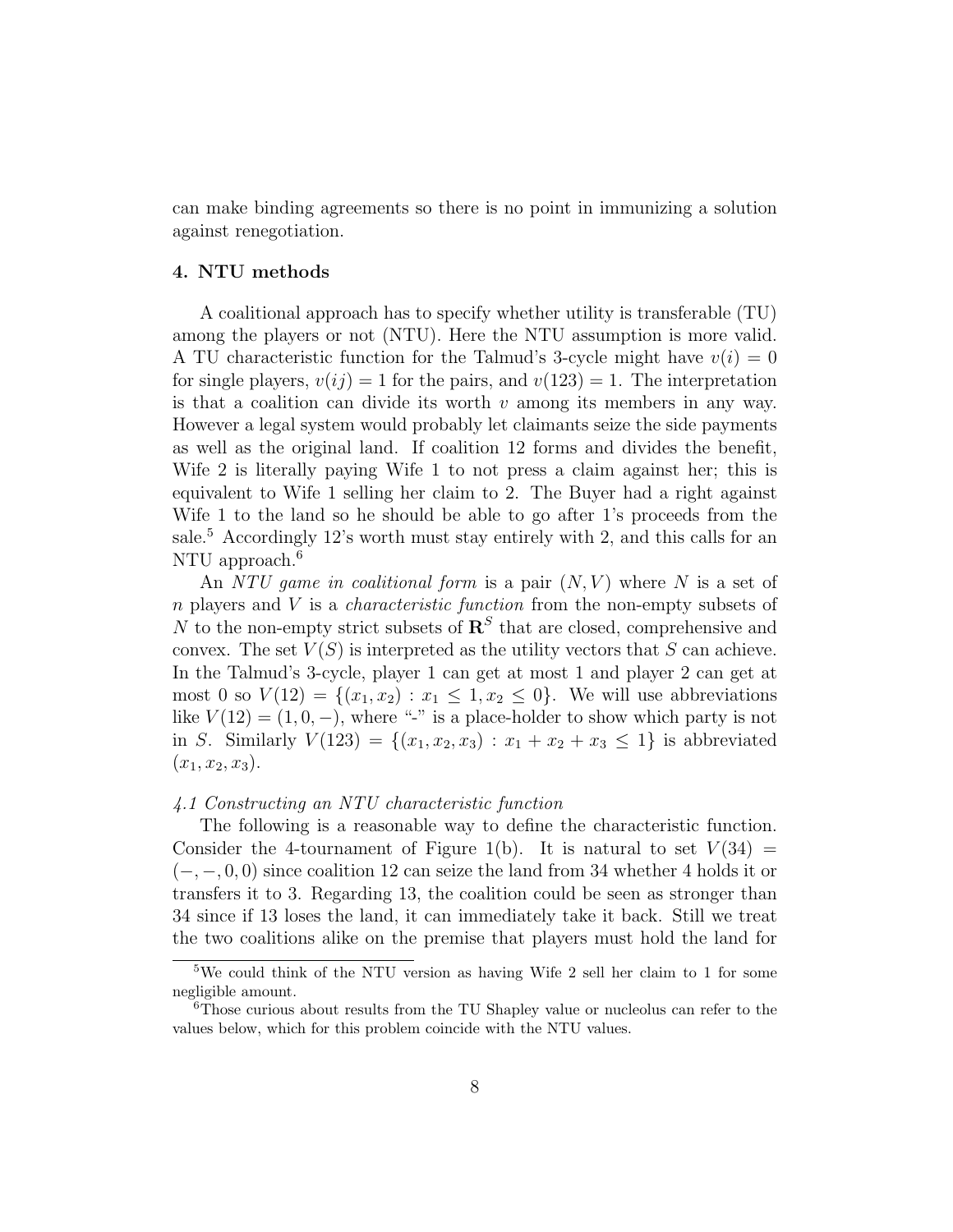some time to derive any value from it. Even if the players in  $N-S$  will not be able to keep the land, they will grab it to pressure  $S$  into concessions, so we set  $V(13) = (0, -, 0, -).$ 

This argument leads to the full characteristic function. For S containing the initial holder, the prize can be shared by those in  $S$  who are free of incoming claims. If everyone in  $S$  receives an in-claim, the prize goes to those in  $N\backslash S$  free of in-claims. If there are none of the latter, everyone in the game gets 0. As mentioned, all the vectors are augmented by allowing free disposal.

Define  $K_S$  as the subset of S receiving no claims from  $N-S$ :  $K_S = \{i \in S : \nexists j \in N \setminus S, j \to i\}$ 

Then for  $S \neq \emptyset$ ,  $\subset N$ ,  $V(S) = \{x \in R^S : x_i \leq 0 \text{ for } i \in S\}$  if  $K_S = \emptyset$ , or if  $h \in N \backslash S$  and  $K_{N \backslash S} \neq \emptyset$ ;  $=\{x \in R^S : \sum x_i \leq 1 \text{ for } i \in K_S, x_i \leq 0 \text{ for } i \in S \backslash K_S \} \text{ otherwise.}$ 

It follows that  $V(N) = \{(x_1, ..., x_n), \Sigma x_i \leq 1\}.$ 

Example 4.1. With the abbreviations, the characteristic function for the 3-person line, Figure 1(c), is

$$
V(1) = (0, -, -), \t V(2) = (-, 0, -) \t V(3) = (-, -, 0) \nV(12) = (x1, x2, -), \t V(23) = (-, 0, 1) \t V(13) = (1, -, 0), \nV(123) = (x1, x2, x3).
$$

*Example 4.2.* For the 4-person diamond, Figure 1(e), it is

 $V(1) = (0, -, -, -), \qquad V(234) = (-, 0, 0, 1),$  $V(2) = (-, 0, -, -), \qquad V(134) = (x_1, -, x_3, 0),$  $V(3) = (-,-,0,-), \qquad V(124) = (x_1, x_2, -, 0),$  $V(4) = (-,-,-,-,0), \qquad V(123) = (x_1, x_2, x_3, -),$  $V(12) = (x_1, x_2, -, -), \quad V(34) = (-, -, 0, 0),$  $V(13) = (x_1, -, x_3, -), \quad V(24) = (-, 0, -, 0),$  $V(14) = (1, -, -, 0), \qquad V(23) = (-, 0, 0, -),$  $V(1234) = (x_1, x_2, x_3, x_4).$ 

#### 4.2 NTU solution theories

Given this definition of the characteristic function what will the players receive? Noted solution theories are Harsanyi's (1963), Shapley's (1967), Maschler and Owen's (1992), and Kalai and Samet's (1985), as well as extensions of the TU nucleolus (e.g., Kalai 1975; Klauke 2002). Hart (2004)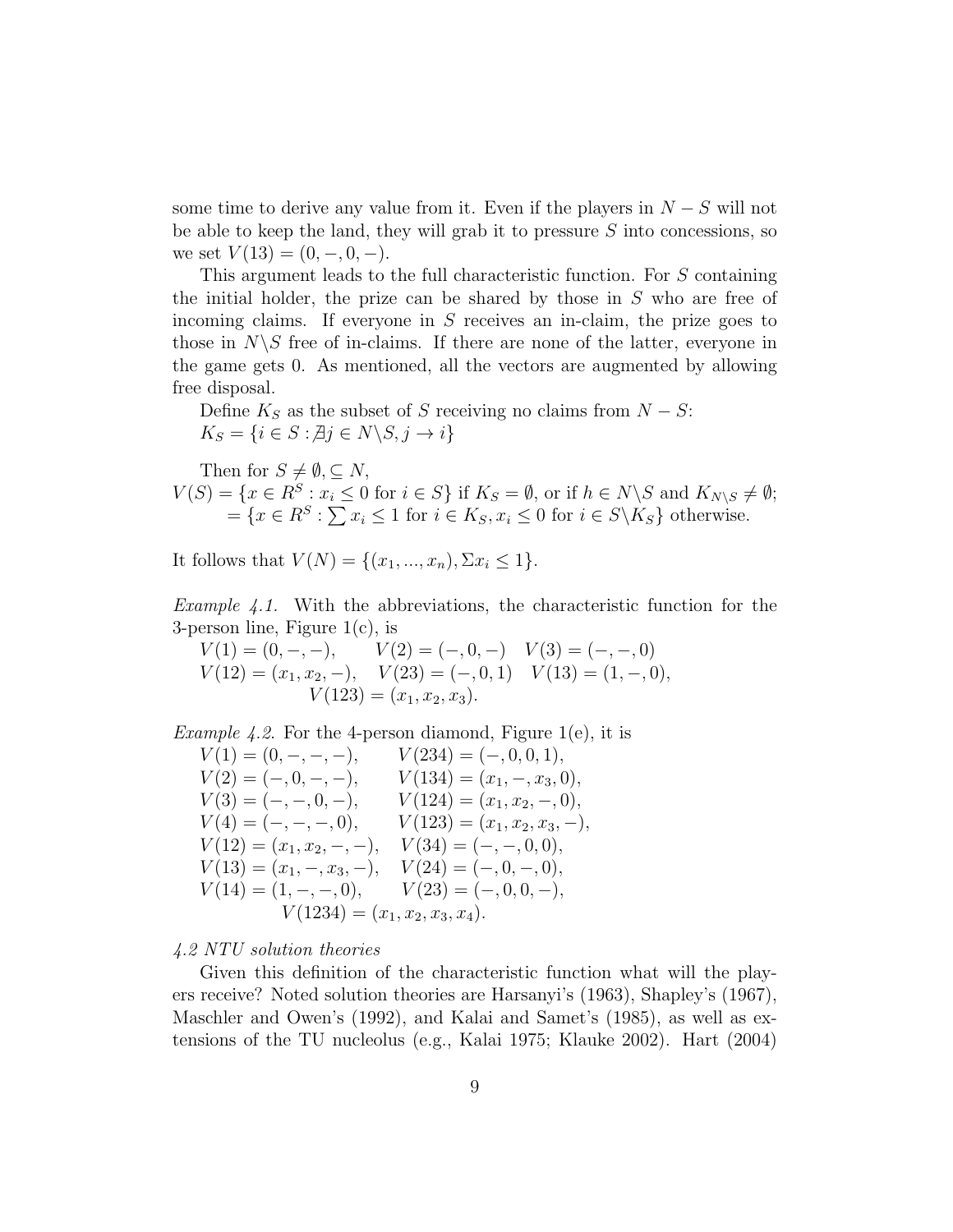describes the first three and gives tips for calculating them. In all except Kalai and Samet's the solution depends on an n-vector of weights, interpretable as rates of utility transfer among the players. These weights do not reflect the players' real abilities to make side payments but are constructions arising from the particular game as steps to the solution. Generally NTU solutions admit different weight vectors yielding different allocations, but here we can focus on  $(1, 1, \ldots, 1)$  since all the multiples of this vector give the same allocation, and, on account of the grand coalition's ability to achieve the unit simplex, unequal weights would unreasonably give some players zero (see Hart 2004 for a fuller explanation.)

Concerning a nucleolus-type NTU value, no single extension has become especially accepted but the existence of the external commodity of land again suggests 1:1 transfer rates. For an NTU characteristic function  $V$ , define the corresponding TU characteristic function  $v: 2^N \rightarrow \{0, 1\}$  by setting  $v(S)$ as the maximum sum of the allocations feasible for  $V(S)$  based on the unit weight vector. The nucleolus used here is that of the corresponding TU game.

Some of the solutions concepts coincide for our games. Maschler and Owen's is the same as Shapley's because all coalitions have unit simplices as their Pareto-efficient sets. With the transfer weights taken as unit vectors, Kalai and Samet's agrees with Harsanyi's. The group produces only three numerically different solution functions, labeled  $\phi_{NUC}$ ,  $\phi_{SHP}$  and  $\phi_{HAR}$ . Figure 1 shows some results.

Example 4.3: Solutions for the 4-person diamond, Figure 1(e). For the nucleolus and Shapley value,  $V$  in Example 4.2 immediately gives the corresponding TU function v. The *minimal winning coalitions* (MWCs) are  $12$ , 13 and 14, so  $\phi_{NUC}$  is (1, 0, 0, 0), the unique allocation in the TU core, and  $\phi_{SHP}$  is (3/4, 1/12, 1/12, 1/12). Harsanyi's value associates a *dividend* with each proper subset  $S$  of  $N$ . Each player receives a dividend from every such coalition he belongs to. A coalition's dividend is the same for all its members and the vector of sums of the dividends from S and its subsets must be in  $V(S)$ . This requires some dividends to be negative. This recursive process stops with coalitions of size  $n - 1$ , and the values for the grand coalition are calculated by filling in the missing payoffs in the  $(n-1)$ -vectors to make them efficient, then averaging the *n* allocations. (See Hart  $2004$  for an example.) For the four person diamond the 1-person coalitions give their members 0. Based on the characteristic function in Example 4.2, the vectors of dividends from each 2-person coalition are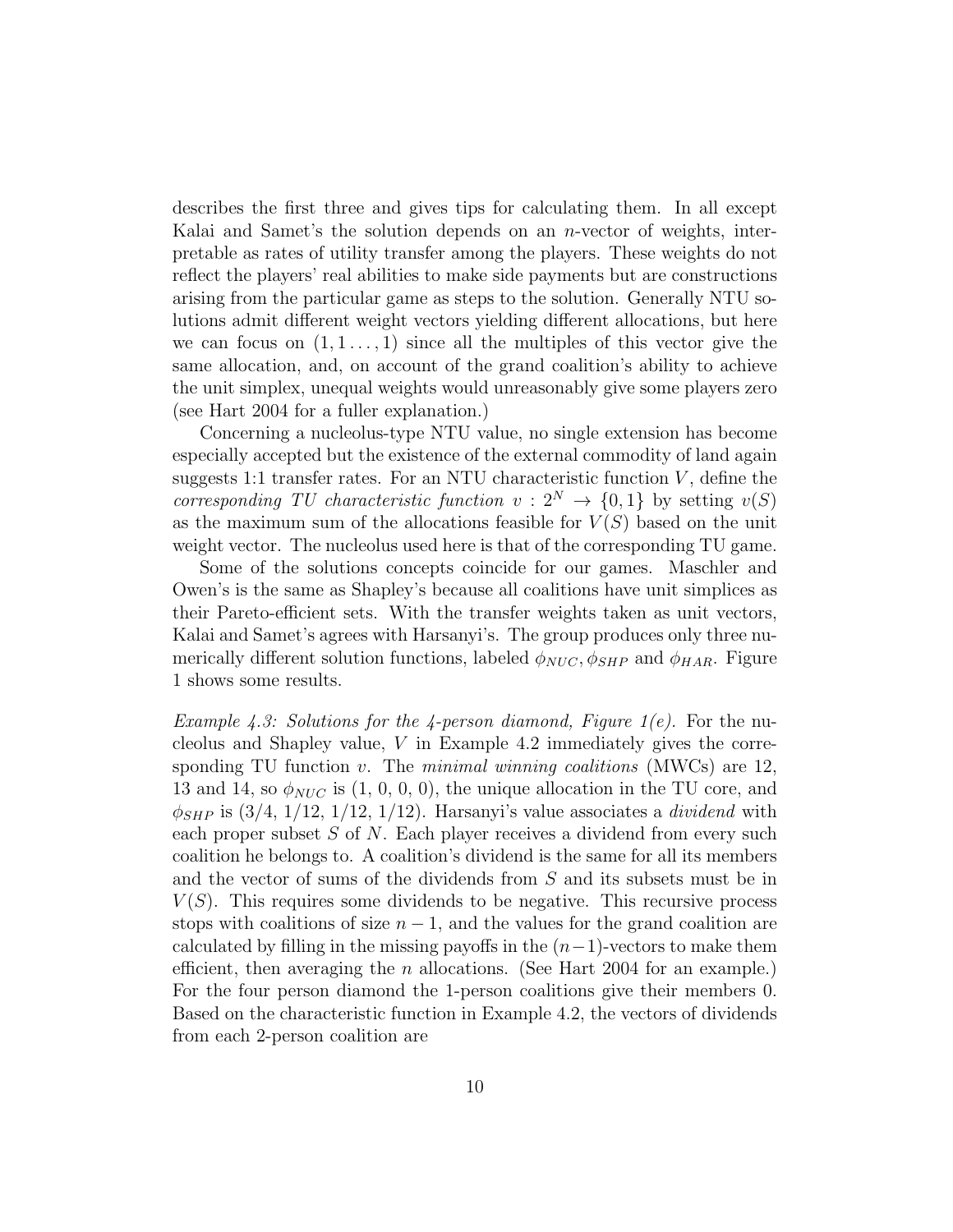| for $12$ , $\left(\frac{1}{2}, \frac{1}{2}, -, -\right)$ , | for $13, (1/2, -1/2, -),$ |
|------------------------------------------------------------|---------------------------|
| for $14, (0, -, -, 0)$ ,                                   | for $34, (-,-,0,0),$      |
| for $24, (-, 0, -, 0, )$                                   | for $23, (-,0,0,-)$ .     |

For 3-person coalitions, 123 pays -1/3 and the rest pay 0. The accumulated dividends are then:

for  $123, (2/3, 1/6, 1/6, -)$ , for  $124, (1/2, 1/2, -, 0)$ , for  $134, (1/2, -, 1/2, 0)$ , for  $234, (-, 0, 0, 0)$ .

Filling in the blanks to make each sum to 1, then averaging,  $\phi_{HAR} = [(2/3, 1/6, 1/6, 0) +$ 

 $(1/2, 1/2, 0, 0) + (1/2, 0, 1/2, 0) + (1, 0, 0, 0)/4$  $=(2/3, 1/6, 1/6, 0).$ 

#### 5. Payoff monotonicity and positivity

Certain changes in the game should help certain players and certain games should give particular players a positive payoff. This section considers five criteria. The nucleolus does poorly, the source of its problem being that it can be non-monotonic with the characteristic function (Megiddo 1974), even when it is limited to simple games (Montero, personal communication) like ours. None of the solutions satisfies all of the criteria but HAR and SHP achieve four out of five in their non-minimal versions.

Legal systems favor the person in physical possession of a property. The first criterion requires that if you become the initial holder your payoff does not fall. It has three versions of increasing strength.

**Definition:** A solution function  $\phi$  satisfies *Minimal Initial Holder* iff for  $C =$  $(N, E, h)$  and  $C' = (N, E, i), \phi^{i}(C) \leq \phi^{i}(C')$ . It satisfies Weak Initial Holder iff the inequality is sometimes strict (for some player in some problem), and it satisfies Strong Initial Holder iff it is always strict.

Next, acquiring a claim should not hurt you:

**Definition:** A solution function  $\phi$  satisfies *Minimal Out-claim* iff for  $C =$  $(N, E, h)$  and  $C' = (N, E \cup \{i \to j\}, h), \phi^{i}(C) \leq \phi^{i}(C')$ . It satisfies Weak Out-claim iff the inequality is sometimes strict, and Strong Out-claim iff it is always strict.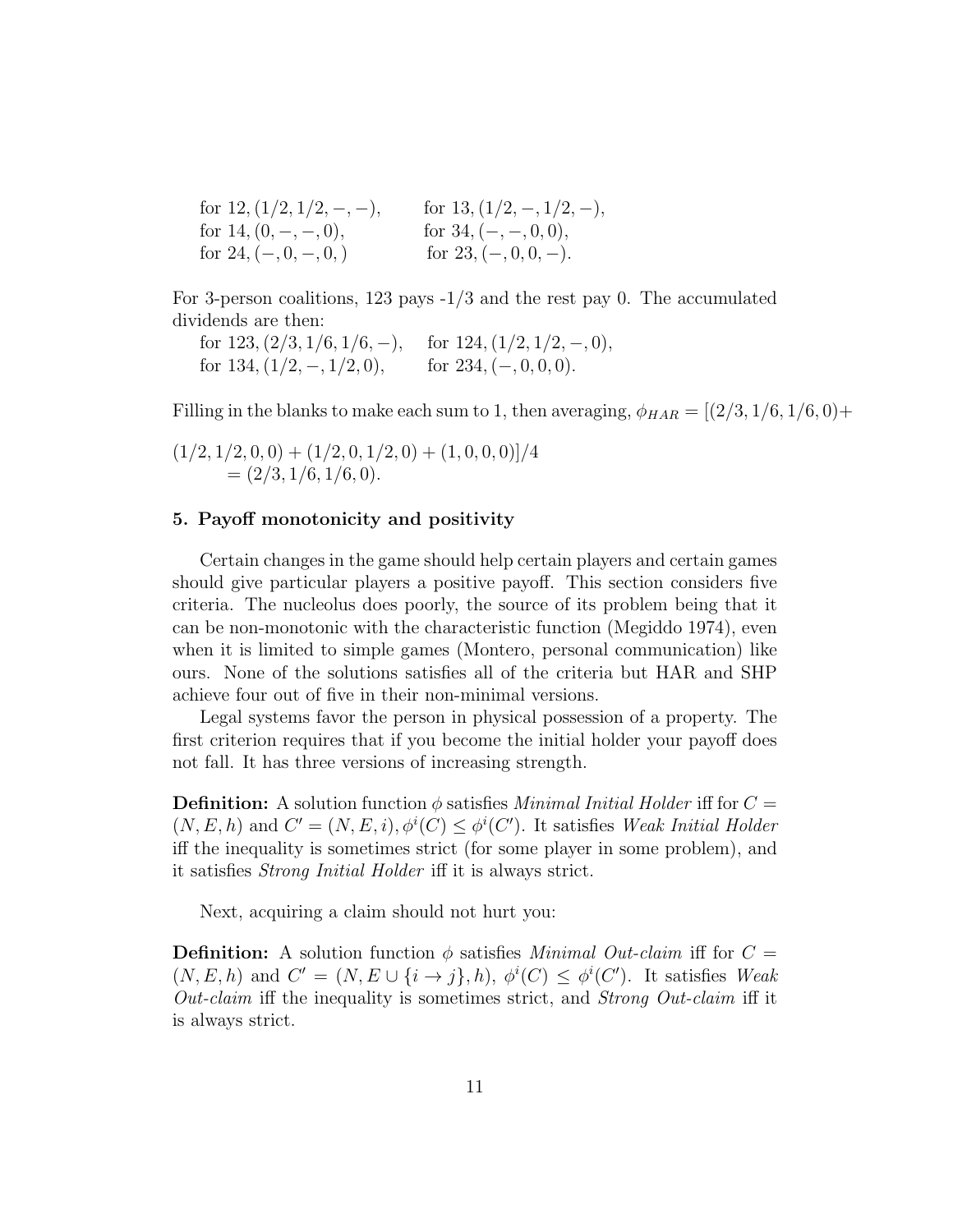Becoming free of an obligation should not hurt you:

**Definition:** A solution function  $\phi$  satisfies *Minimal In-claim* iff for  $C =$  $(N, E, h)$  and  $C' = (N, E\setminus\{j \rightarrow i\}, h), \phi^{i}(C) \leq \phi^{i}(C')$ . It satisfies Weak In-claim iff the inequality is sometimes strict, and Strong In-claim iff the inequality is always strict.

According to the next lemma the characteristic function of Section 4 responds not at all or positively when the problem changes as above. Whether the solution function satisfies them then depends on whether it is weakly monotonic with the characteristic function.

**Lemma 1:** Suppose  $C, C' \in \mathcal{C}$  are alike except that C' has initial holder i rather than h. Then  $V_C(S) \subseteq V_{C'}(S)$  for all S with  $i \in S \subseteq N$ . Similarly when  $C$  and  $C'$  differ by i acquiring an out-claim or losing an in-claim.

*Proof:* By construction  $V(S)$  depends only on  $K_S, K_{N\setminus S}$  and whether  $h \in S$ . Also,  $V(S)$  is (weakly) monotonic with  $K_S$ , anti-monotonic with  $K_{N\setminus S}$  and monotonic with shifting the initial holder to a player in S. Someone in S acquiring an out-claim leaves the initial holder and  $K<sub>S</sub>$  unchanged but possibly reduces  $K_{N\setminus S}$ . Someone in S losing an in-claim possibly increases  $K<sub>S</sub>$  but leaves the other elements unchanged, and changing the initial holder leaves  $K_S, K_{N\setminus S}$  unchanged. QED.

Acknowledgment, next, says that if  $j$  does better with  $i$  in the problem then i should also get something  $-i$ 's contribution should be "acknowledged." For the sake of defining the game without  $i, i$  is assumed not to be the initial holder.

**Definition:** For  $C = (N, E, h)$  and distinct  $i \rightarrow j$  with  $i \neq h$ , let  $C_i$  be the problem generated by deleting i and its associated edges. A solution function  $\phi$  satisfies Weak Acknowledgment iff  $\phi^j(C) > \phi^j(C_i)$  implies  $\phi^i(C) > 0$ . It satisfies Strong Acknowledgment if, in addition, the condition sometimes holds, i.e., for some  $C$ , i and  $j$ ,  $\phi^{j}(C) > \phi^{j}(C_{i})$ .

Acknowledgment generalizes Section 3's argument against the Markov solution, which in the 3-line with 2 present gave everything to 1, but without 2 gave nothing to 1. Weak Acknowledgment holds for the rule of equal division, for example.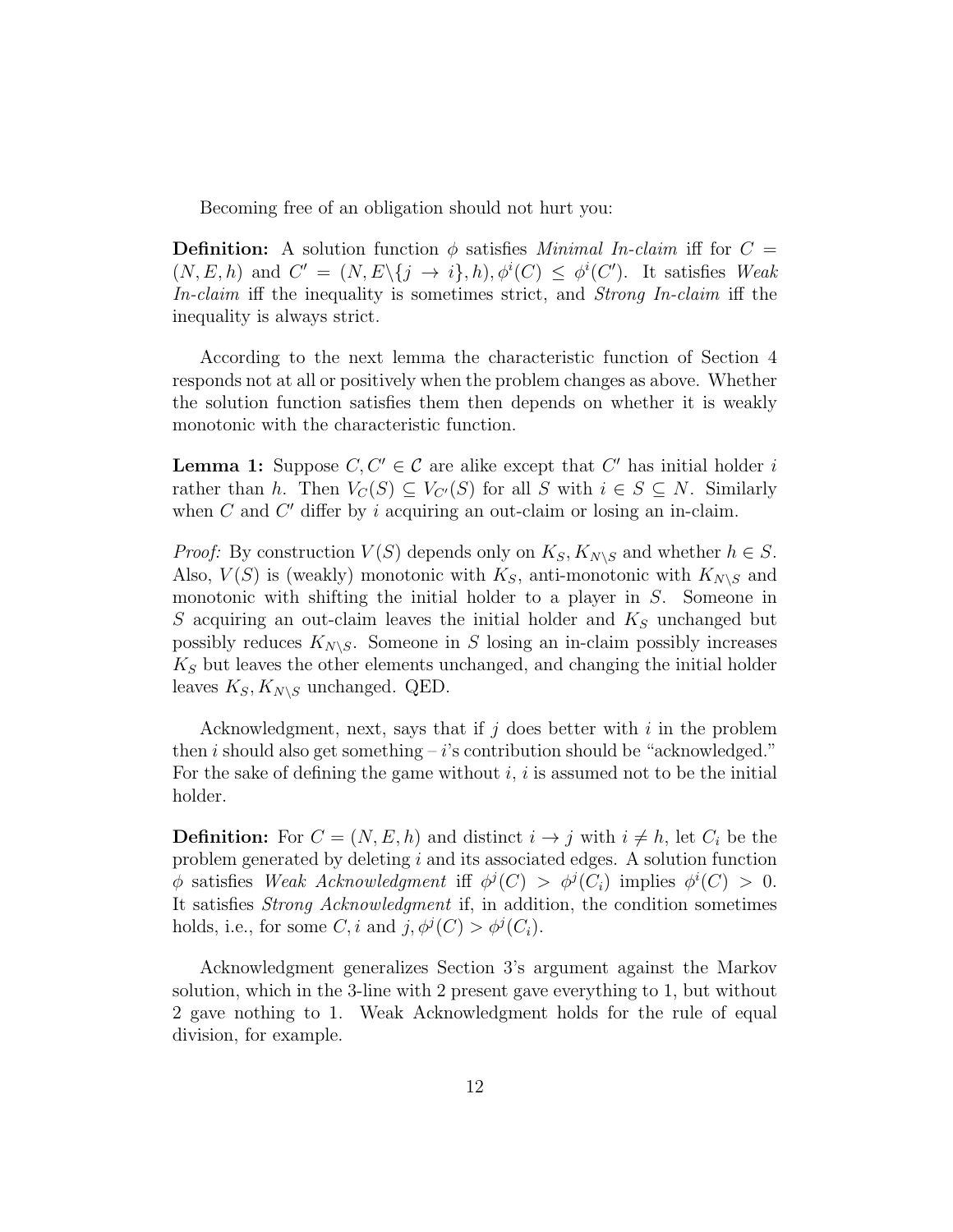Weak Continuation requires that if party  $j$  gets a positive amount, so must everyone with a claim on  $j$ . It involves the core meaning of receiving a claim, that at least part of one's share should "continue on" to the claimant.

**Definition:** For  $C = (N, E, h)$  a solution function  $\phi$  satisfies *Weak Con*tinuation if  $\phi^{j}(C) > 0$  and  $i \to j$  implies  $\phi^{i}(C) > 0$ . It satisfies *Strong* Continuation if  $i \to j$  implies  $\phi^i(C) > \phi^j(C)$ .

Strong Continuation, that every claimant should get as much as or more than the claimee, is very demanding but HAR satisfies it (Theorem 1). It helps calculating that solution since if players are in a cycle they must receive the same payoff.

Example 5.1. In line with possession being "nine points of the law," the rule is this: assign fraction  $a > 1/2$  to the initial holder h and divide the rest equally among those with claims on h. If there are none, divide the  $1 - a$ equally among everyone but the initial holder. This rule satisfies Strong Initial Holder. It satisfies Weak Out-claim since a new out-claim helps a player if and only if the out-claim is on  $h$ . Minimal In-claim holds since eliminating an in-claim on someone does not alter that player's allocation. It satisfies Weak Acknowledgment since adding a new party never increases a current player's share. It violates Continuation, since those who are two steps from h with claims on those who are one step away get nothing. If we altered the rule by sharing the  $1 - a$  among those with a directed path to h, it would satisfy Strong Acknowledgment and Weak Continuation.

#### Theorem 1.

(i) In their weakest versions the criteria are consistent, and no four imply the fifth.

(ii) The solution concepts satisfy the criteria as follows:

|                                  |      | MAR NUC SHP  |                        | HA R         |
|----------------------------------|------|--------------|------------------------|--------------|
| Becoming the Initial Holder weak |      | $\mathbf{n}$ | weak                   | weak         |
| Losing an In-claim               | no   | $\mathbf{n}$ | weak                   | weak         |
| Acquiring an Out-claim weak      |      | $\mathbf{n}$ | weak                   | weak         |
| Acknowledgment                   | no   | $\mathbf{n}$ | strong                 | $\mathbf{n}$ |
| Continuation                     | weak | no           | $\mathbf{n}\mathbf{o}$ | strong       |

The Appendix gives the proof.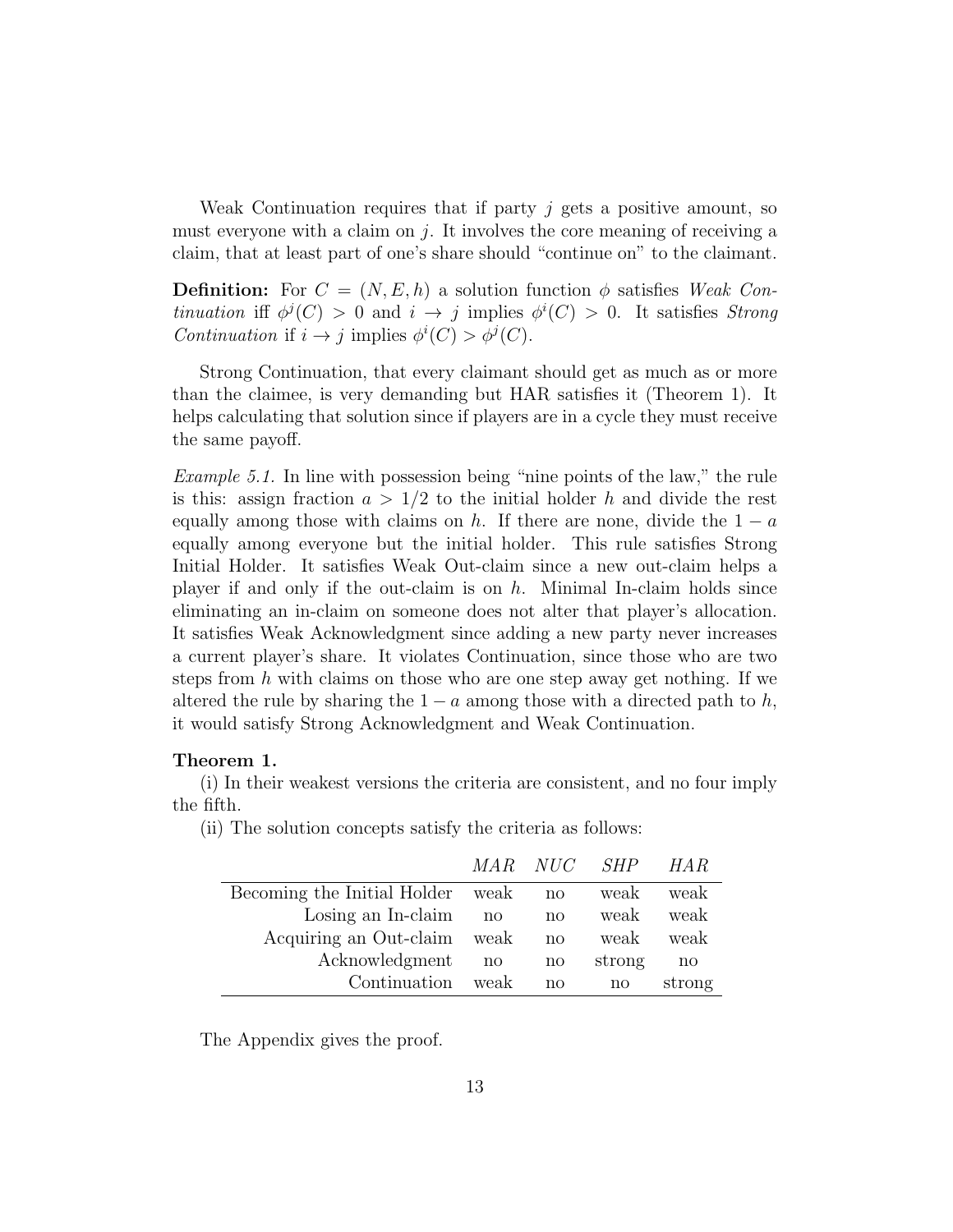#### 6. Tournaments

A tournament was defined as every pair of parties having exactly one claim between them. Problems generated by marriages or inheritances are often tournaments since they start with a complete order of the parties then reverse some of the claims, as the first wife did in her letter to the buyer.

Theorem 2: In a tournament MAR, NUC, SHP and HAR are invariant with respect to the initial holder.

Proof: For MAR: a tournament has exactly one closed communicating class since two or more would have arrows between them, contrary to their definition as being closed. Those outside the communicating class receive 0 and those inside receive amounts determined by the Markov chain central limit theorem, and these are independent of the initial holder.

For the NTU solutions: Section 4.1 defined  $K_S$  as the members of S with no claims from  $N\backslash S$ . If  $K_S = \emptyset$ ,  $V(S) = 0$ . If  $K_S \neq \emptyset$  and  $K_{N\backslash S} = \emptyset$ ,  $V(S)$ shares the prize among  $K_S$ . Both assertions are independent of the choice of h. The other situation  $K_S, K_{N\setminus S} \neq \emptyset$  cannot arise in a tournament. QED.

Theorem 2 reduces the calculations for solutions of all tournaments of size  $n$  since we can ignore the choice of the initial holder. The numbers of distinct cases, unlabeled, appear in Table 1, column 1. They can be lowered further by considering only irreducible tournaments, whose numbers appear in column 2. These were calculated by combining the results of Moon (1968, Ch.6) and Wright (1970, formula 4). The unique irreducible 3-tournament is the Talmud's problem, and the unique 4-tournament is Figure 1(b). There only the first wife forsook her claim but if the second wife did so as well that would produce a permutation of that graph. Figure 2 shows the six irreducible 5-tournaments.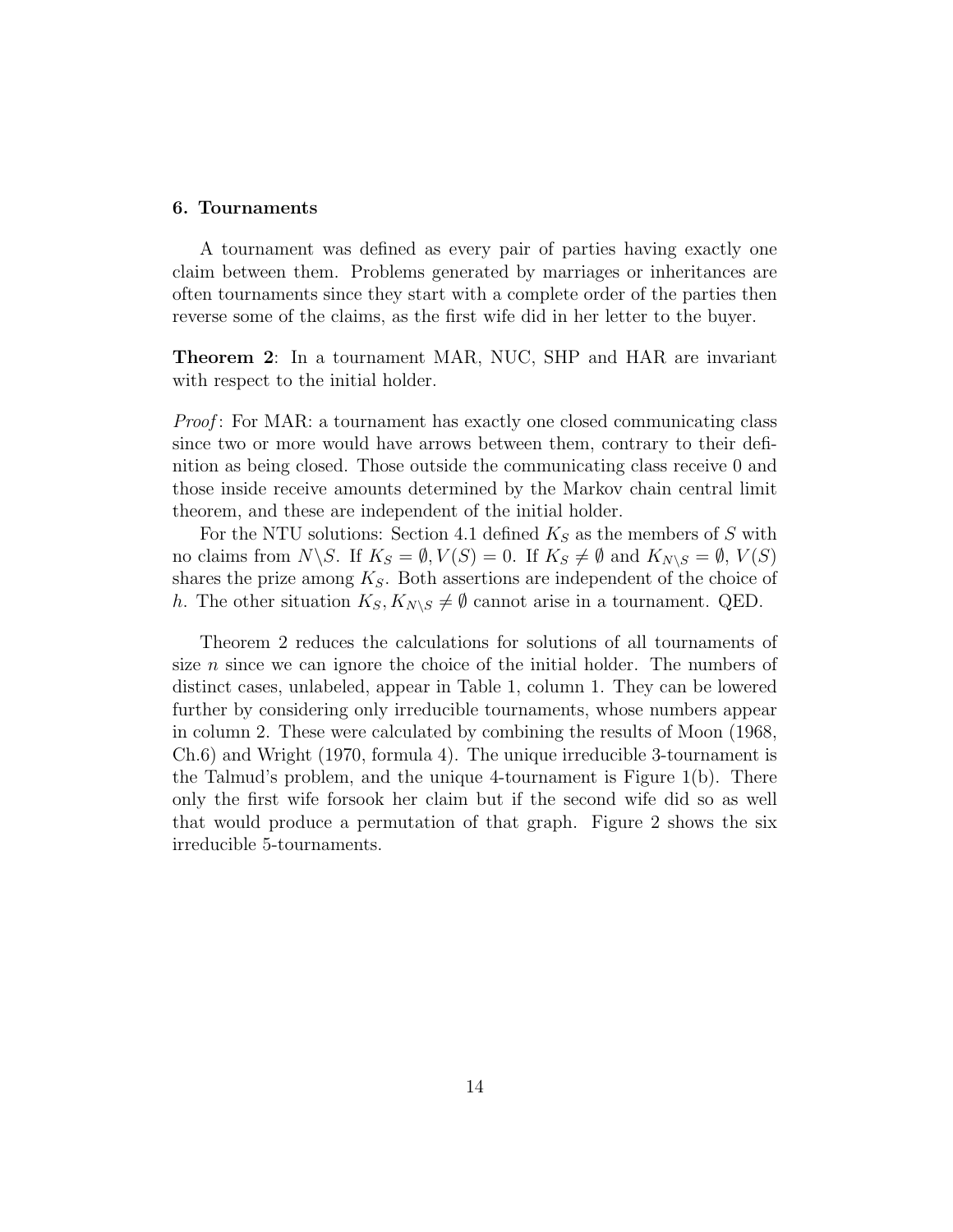| n              | all            | irreducible |
|----------------|----------------|-------------|
| 1              | 1              | 1           |
| $\overline{2}$ | 1              | 0           |
| 3              | $\overline{2}$ | 1           |
| 4              | 4              | 1           |
| 5              | 12             | 6           |
| 6              | 56             | 35          |
| $\overline{7}$ | 456            | 353         |
| 8              | 6880           | 6008        |
| 9              | 191536         | 178133      |
| 10             | 9733056        | 9355949     |
|                |                |             |

Table 1: Numbers of non-isomorphic tournaments



**Figure 2:** The six irreducible 5-tournaments.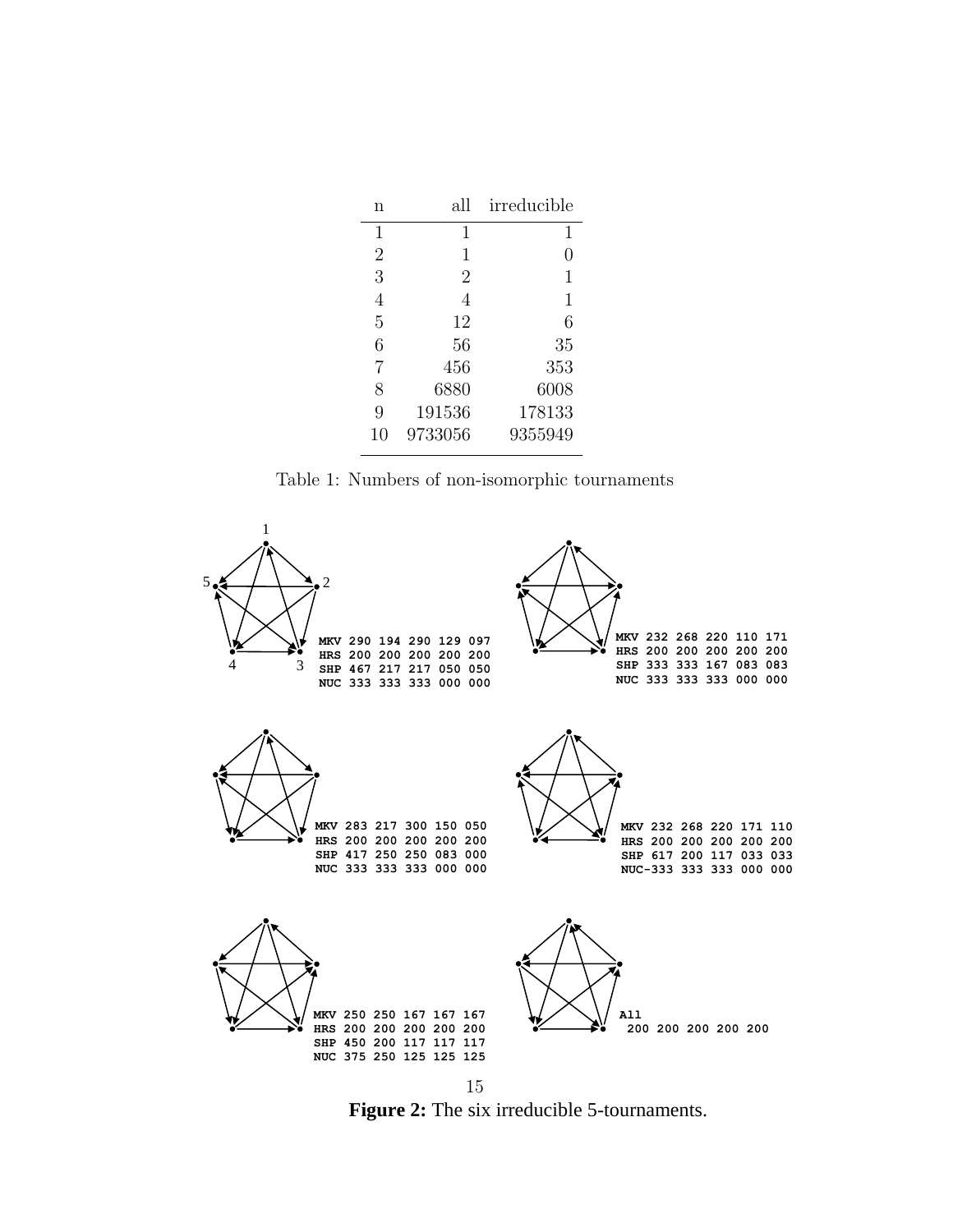**Theorem 3.** For any claims problem, if  $K_S = \emptyset$  for all  $S \neq \emptyset$ , HAR divides the prize equally.

Proof: A subcoalition allocates the same dividend to all its members, so if  $K_S = \emptyset$  for some  $S \neq \emptyset$ , then every  $i \in S$  receives a zero dividend and the players' gains come only from their membership in N. QED.

Corollary. In an irreducible tournament HAR divides the prize equally.

#### 7. Two further unacceptable methods - sports scoring and strategic games

#### 7.1. Zermelo's scoring system

.

In chess, rugby, tennis and some other games, competitors go against each other pairwise, generating a matrix with the numbers of wins, ties and losses. Systems have been developed to assign a rank or score to each competitor overall. Having a claim on someone in the land problem is analogous to beating them in a sports match, so the scores calculated by one of the sports systems could be taken as the legal strengths of their cases in order to determine the division of the land. Claims problems have every pair of players "compete" with each other once, so they are a special case of the sports tournaments.

The first author to develop a rigorous method was Zermelo (1929). In a simple version certain pairs of players meet in matches, perhaps multiple times, which one or the other wins. The outcome depends probabilistically on their unobserved strengths: the likelihood of i beating j is  $s_i/(s_i + s_j)$ . This chance element can give rise to cycles. Assuming wins are independent conditional on the strengths, the likelihood of a particular matrix is proportional to

$$
\prod_{i \to j \in E} \frac{s_i}{s_i + s_j}
$$

The Zermelo solution  $\phi_{ZRM}(C)$  is the vector s that maximizes the above likelihood, normalized by  $\Sigma s_i = 1$ . The estimated strengths depend, it turns out, entirely on the vector of wins and not on whom the wins are against. They are more widely spaced than the wins, in the sense that the ratio of two different strengths is greater than that of the corresponding numbers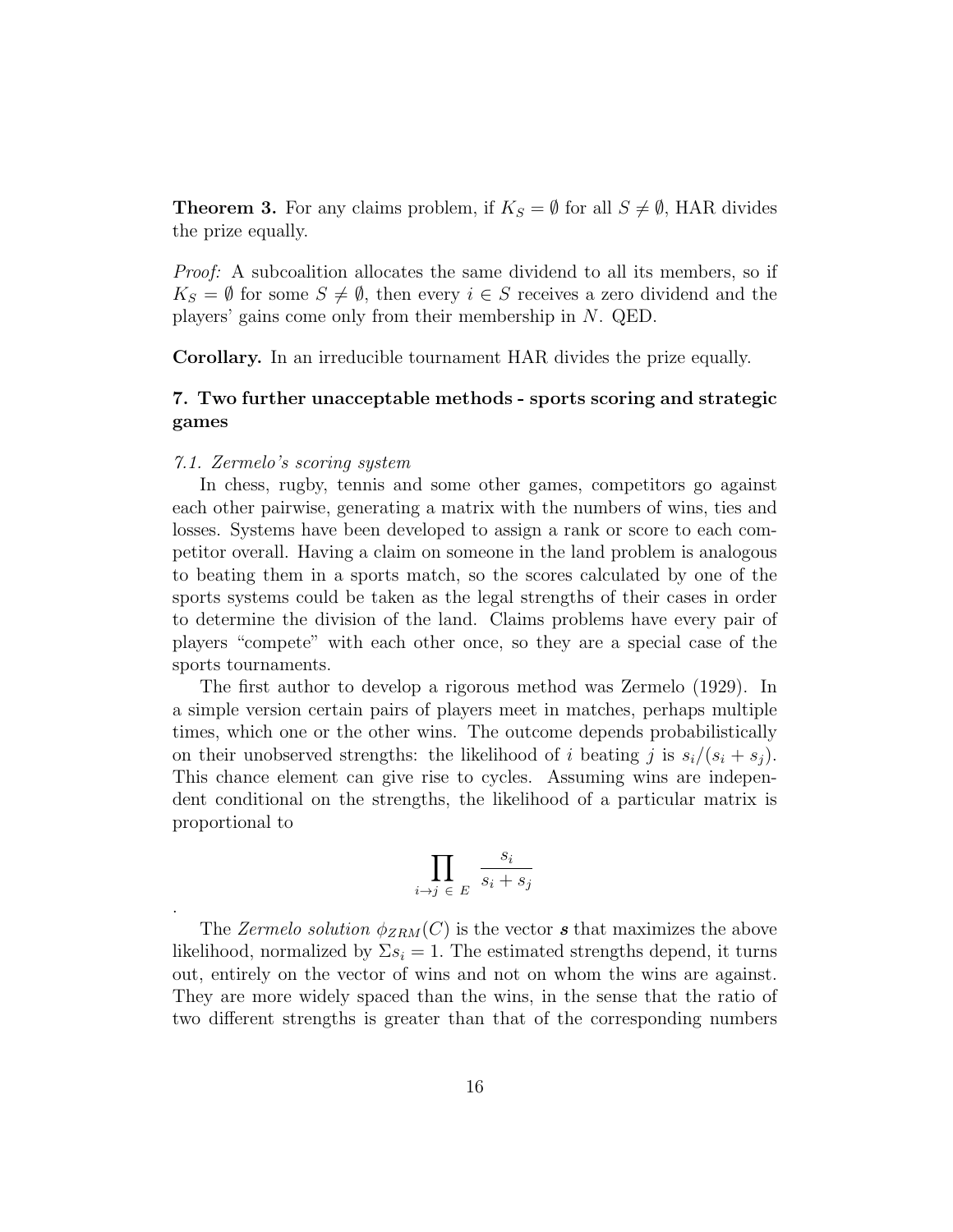of wins. The 4-tournament of Figure  $1(b)$  has win vector  $(2, 2, 1, 1)$  and Zermelo allocations (375, 375, 125, 125).

Unfortunately the method is hard to justify in the context of rights. One party's claim for the land is not a random event but a continuing fact and the court would choose the same pairwise winner every time. The sports analogy would be each competitor having an Achilles' heel that certain others could always exploit, but the scoring method's assumption about strengths determine the winner does not fit such situations and it would do a poor job of predicting the winners.

Another difficulty is that sometimes Zermelo's equations have no interior solution. This arises when some ordered pair of players has no directed path connecting them. For the three-line Zermelo gives (1, 0, 0), and so makes no prediction for a match between 2 and 3. Conner and Grant (2000) and others have extended the method to such cases but their approaches have arbitrary elements. This flaw plus the lack of justification in the rights context lead us to not consider it here.

#### 7.2. A strategic approach

The land problem can be interpreted as a strategic game. Suppose that i is the holder at time t. If no one has a claim on i, then i keeps the land. Otherwise, choose  $j$  from the claimants on  $i$ , equiprobably and independently of past events. Player j proposes a division, while threatening either to Seize the land from i or to Not Seize it. Mixed strategy threats are also possible. At the next stage each of the others will Accept or Refuse the proposed division, and j's threat is conditional, assigning an action Seize or Not Seize to each pattern of their responses. Then each of the others simultaneously Accept or Refuse j's proposal. If all Accept, it becomes permanent but if someone Refuses, j carries out the threat and the procedure is repeated at  $t + 1$  with the new holder, either i or j, as the proposer. Players maximize their long-term average payoffs.

Randomly assigning the power to propose is a typical way of translating a coalitional game into a strategic one, but here it gives unreasonable allocations and there is no clear way to fix it. All the perfect equilibria for the 3-line give all the land to Player 2. Player 2 can propose  $(0, 1, 0)$  and threaten to Seize if 3 is the lone refuser, Not Seize if 1 is the lone refuser, and Seize with some intermediate probability if both refuse. Player 2 is presenting 1 and 3 with a 2x2 sub-game where each has Accept as a weakly dominant strategy. However their using it seems less than sensible for a rea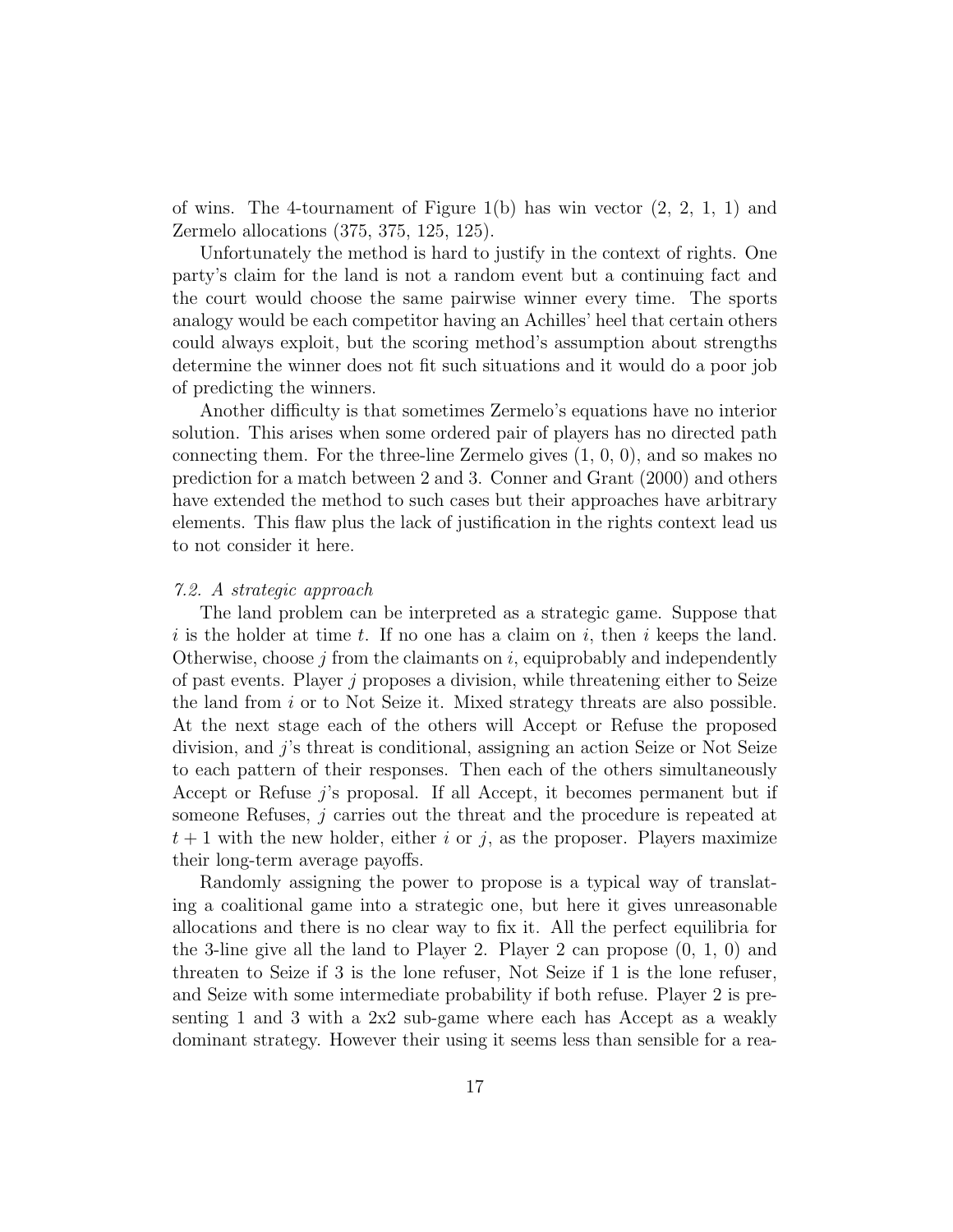son that is informative for the strategic approach generally. Players 1 and 3 have common knowledge that they have nothing to gain and something to lose by from choosing Accept, but 1 decides that she might as well do so since otherwise the prize will stay with 3, while player 3 reasons the same way. The unilateral-deviation logic of the equilibrium precludes them from mutually expecting their joint refusal, although either one can only gain or break even from that. To avoid this problem, some equilibrium in the game must be coalition-proof (Bernheim, Peleg and Whinston 1987; Moreno and Wooders 1996), but there are none of these .

The usual transformation of a coalitional to a strategic game gives one random player all the initiative (Serrano 2005). The others do not interact, not even to form shared expectations of how to promote their joint interest. The coalitional approach avoids this problem because all players simultaneously consider the benefits of the coalitions they might join. Every subset can coordinate to improve its payoffs. Persistence might lead to a better strategic model but the coalitional solutions above respond directly to the problem.

#### 8. NTU solutions as appropriate for rights conflicts

What makes the NTU approaches especially suited to rights conflicts? They are often seen as representing power-driven negotiations but here we want to support them from principles of justice and fairness. The difference between the two rationales is important since the point of endowing people with rights is to shield them from others' power.

A power-based rationale might start by viewing an NTU game as an incomplete representation of a strategic game. It fills in a dynamic mechanism, a subgame of what would happen if the parties did not agree to the solution's division and acted on their own. The nucleolus, for example, would be seen as the result of different coalitions threatening to block proposed allocations, with the credibility of each one's threat measured by how much a coalition would lose by refusing to go along with the proposal. The nucleolus aggregates the losses of the coalitions into an order and minimizes them. However the concept can also be justified on fairness and equity by regarding the coalitions as equalizing their sacrifices compared to what they have a "right" to receive.

Fairness and justice rationales are typically expressed through axioms rather than dynamic mechanisms. Examples include paying for a public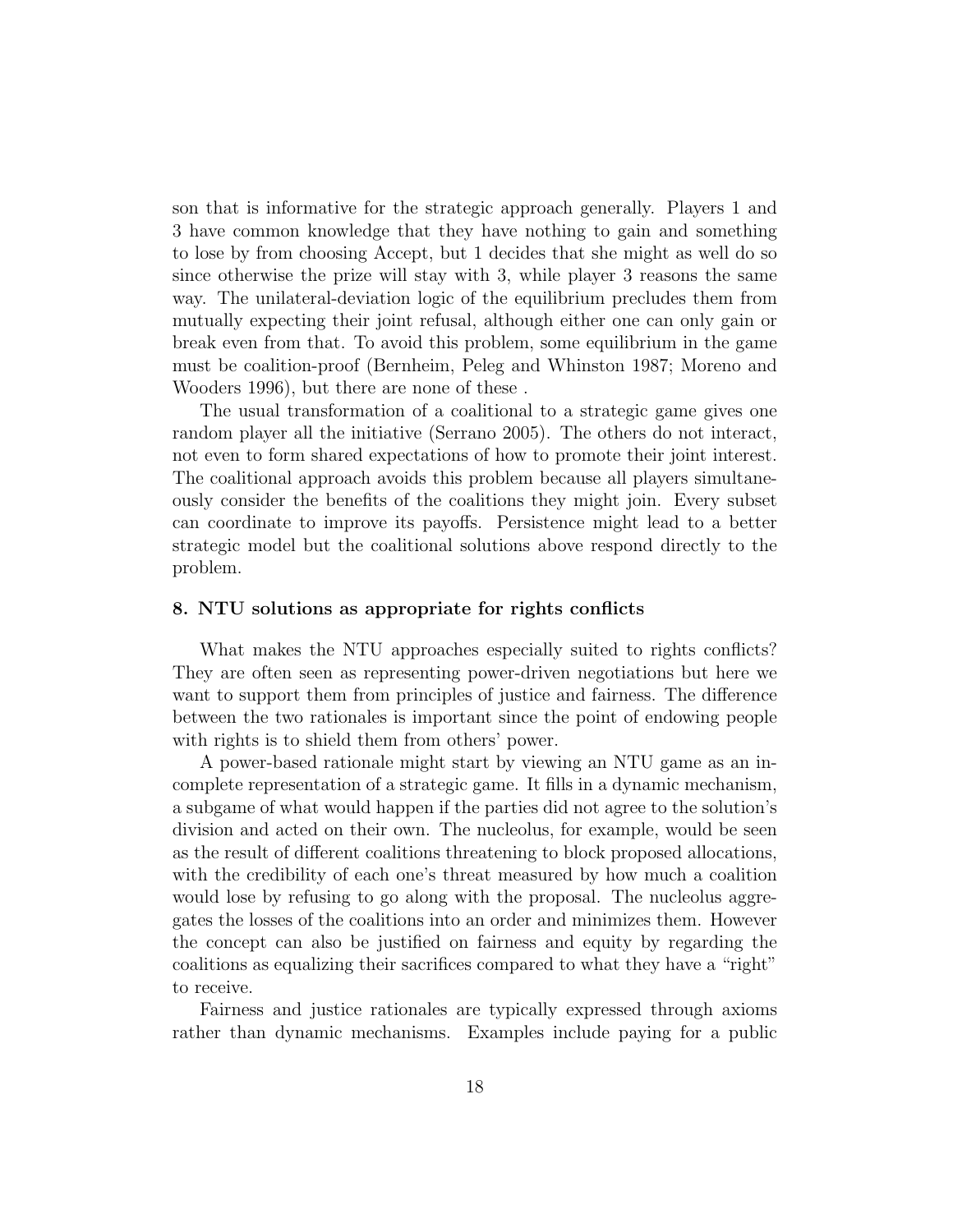good or allotting legislature seats based on districts' populations (Thomson 2001). Most of the axioms fall under one or more of four "meta-principles," related to fairness and justice. One group states which factors are *relevant* to the outcome, and a second states which are irrelevant to it. A third says that holding the right should be beneficial to the holder, not be neutral or harmful, and a fourth group says that the problem should be solved in a way that is efficient the whole group.

For example, the best-known Talmudic division problem (*Baba Mezi'a*, 2a) has one party claiming that a garment is "all mine" while the other says "half of it is mine." The court divides it  $3/4$ ,  $1/4$ . The judgment presumably follows from several premises: the whole garment gets divided (the efficiency meta-principle); the uncontested half goes entirely to the first party (holding a right is a benefit), while the other half is split equally (relevance of their claims and irrelevance of everything else). Finally, each party gets the sum of the two operations (irrelevance of the return from one subproblem to that from the other.) Similarly Nash's axioms for two-person bargaining solution can also be interpreted as describing fairness in arbitration and identified with the four meta-principles. The outcome must be based on the feasible set and the disagreement point (relevance and irrelevance), be better than what each could get acting alone (benefit), be Pareto-efficient (efficiency), and be independent of utility transformations and non-chosen alternatives (irrelevance.)

For NTU games fairness and justice rationales are found in axiomatic theories, e.g., Hart (1985) and de Clippel et al. (2004) for Harsanyi's solution, Aumann (1985b) for Shapley's, and Hart (2005) for Maschler and Owen's, among others, whose axioms are readily classifiable into the four categories. A type of axiom that is typically central involves the idea that sums of games are to be solved additively,"sum" and "additive" being defined in different ways. As in the two-hold-a-garment problem, additivity is essentially the meta-principle of irrelevance. The point is that the axiomatizations of NTU theories show that they can be interpreted as expressing parties' rights.

A counterargument would point out that the characteristic function V used here comes from strategic considerations. Coalitions hypothetically take the land from each other or shift it back and forth internally to prevent the opposing coalition from taking it. However, the involvement of strategic moves is compatible with the theory being one of rights. Many appeals to rights havee strategic elements. Some rights become active only when the possessor claims them - philosophers of law call them privileges or liberties.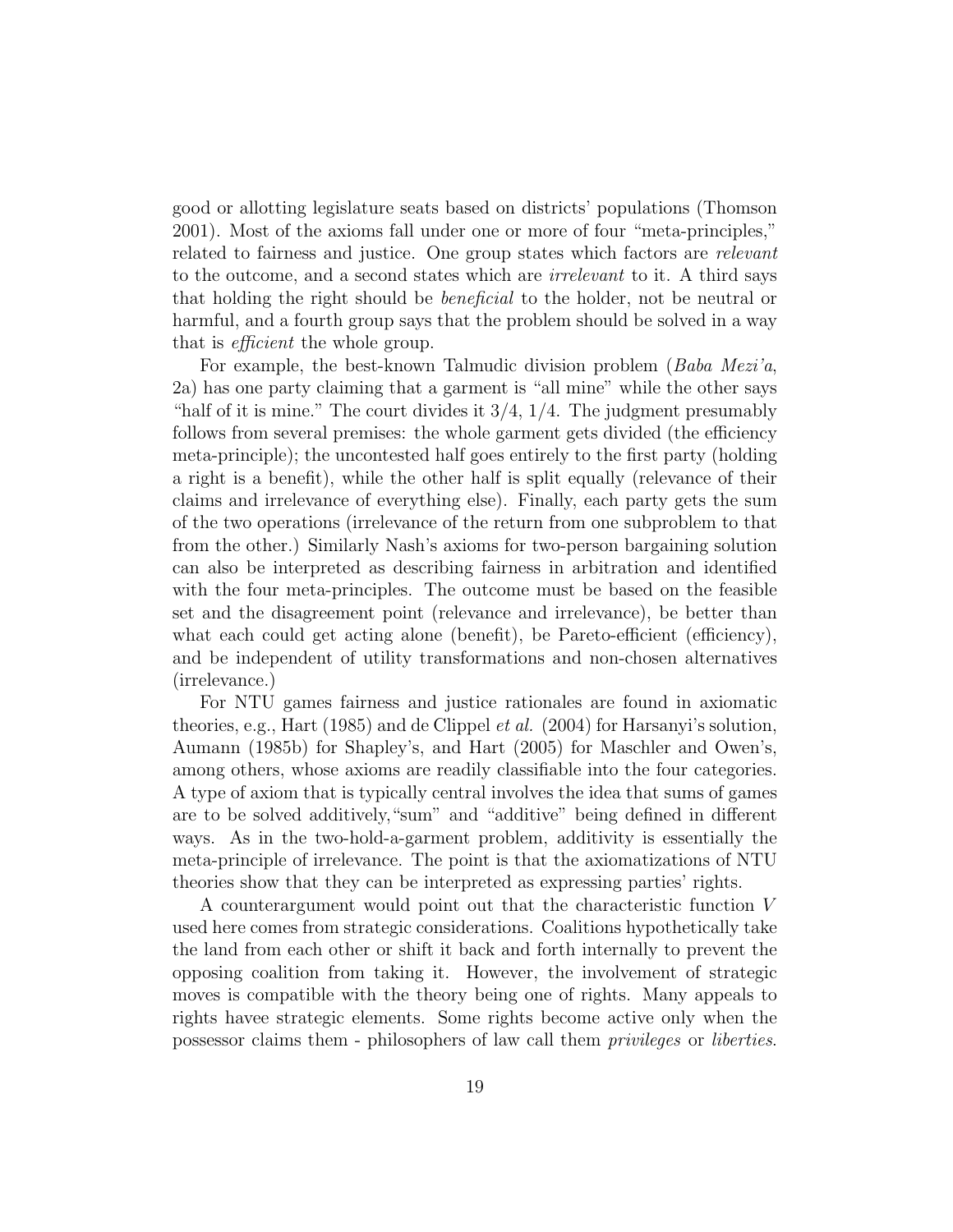Someone questioned by the police has the right to remain silent or to talk; someone with a stock option has the right to exercise it or not. Whether to assert their rights is their calculated decision.

#### 9. Conclusion

The Talmud's land problem presents one variety of rights conflict and the NTU approaches provide a reasonable solution. This result augments past work on bankruptcy problems. A question for future research is what other cases of incompatible rights can be made simple, precise and amenable to formal analysis. The program would be to build up our understanding of such conflicts brick by brick.

Acknowledgments: The author thanks Javier Arin, Robert Aumann, Maria Montero, Catherine Ross, David Schmeidler, Muhamet Yildiz and especially Dov Samet for helpful suggestions and discussions. I am grateful for support from the Center for the Study of Rationality at the Hebrew University, the Leon Levy Foundation, the Institute for Advanced Study, Princeton, and the Center for Advanced Study in the Behavioral Sciences at Stanford. Comments are very welcome.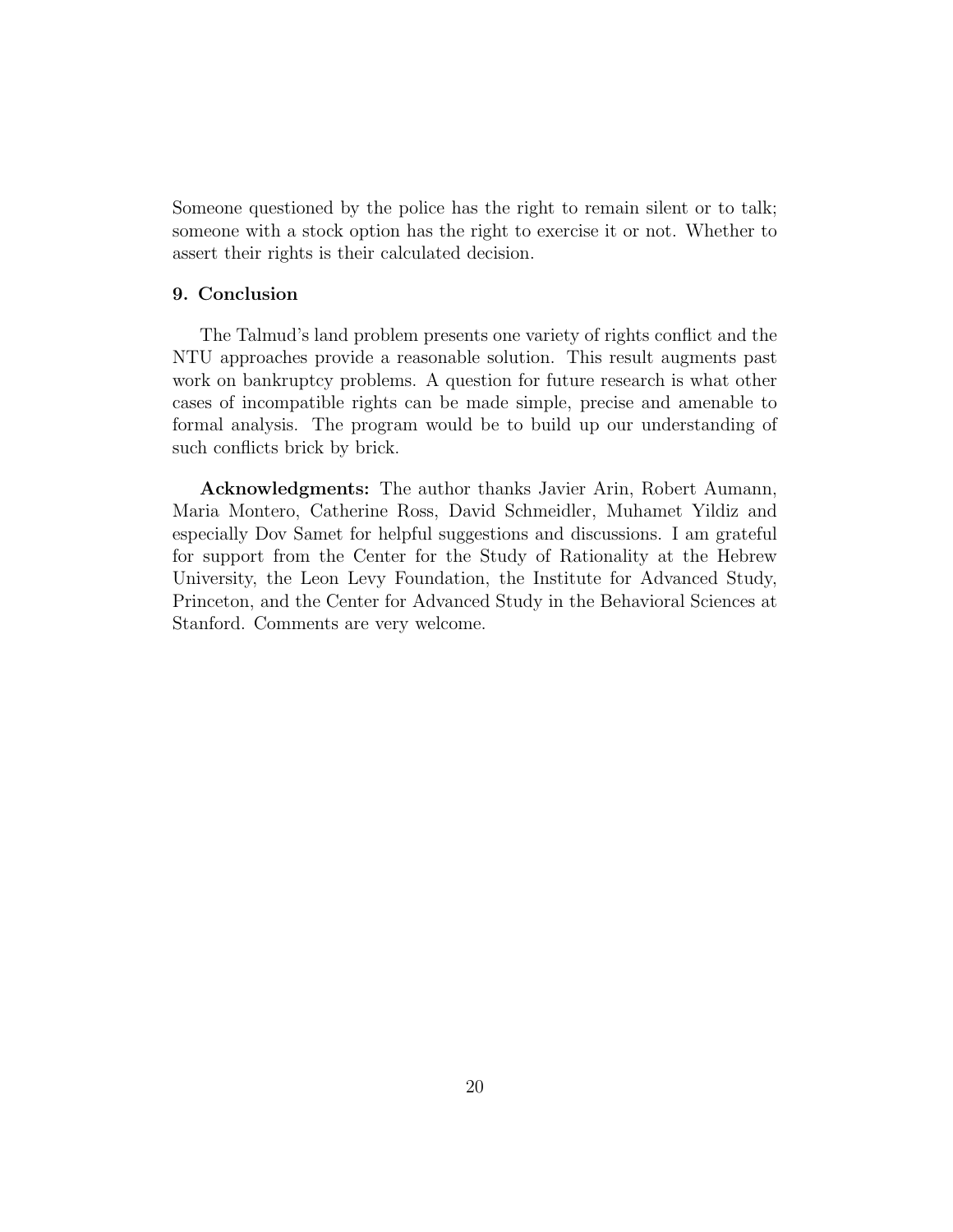#### APPENDIX

Proof of Theorem 1

(i) The rule of equal division satisfies all the criteria in their weakest forms.

To show that no four criteria imply the fifth: The table indicates that this holds for Continuation and Acknowledgment. For Initial Holder, divide the amount equally among everyone but the initial holder.

To show the independence of Out-claim, consider the following rule: First, each i receives weight  $1/(n + 1)$ , then divides it equally among those others with no claim on i. (If i receives an in-claim from everyone else, the weight goes to them equally.) Then the  $1/n + 1$  not allocated is divided equally among everyone, and the prize is divided in proportion to the total weight each receives. This rule satisfies Initial Holder trivially, and satisfies Acknowledgment and Continuation weakly because all players get a positive share. It satisfies In-claim, because deleting  $i \rightarrow j$  leaves j's share constant, but it violates Out-claim.

For In-claim, reverse the above rule - have each i divide  $1/(n+1)$  among those whom  $i$  has a claim on, etc.

(ii) The proof will refer to these pairs of problems: Pair A:  $({1, 2}, \emptyset, 2)$  versus  $({1, 2}, {12}, 2)$ . (All four rules give  $(0, 1)$  and  $(1, 0)$  respectively.)

Pair B: the 3-line, Figure  $1(c)$ , versus the 3-cycle, Figure  $1(a)$ .

Pair C:  $({1, 2, 3}, {13, 12, 23}, 3)$  versus the 3-line. (HAR gives respectively  $(1, 0, 0)$  and  $(1/2, 1/2, 0)$ .

Pair D:  $({1, 2}, {12}, 1)$  versus  $({1, 2}, \emptyset, 1)$ .

MAR satisfies Weak Initial Holder: If the new initial holder  $i$  is in the same closed communicating class as the original, then i's payoff is unchanged. If not, then in the original game  $i$  got 0. The criterion holds weakly: becoming the initial holder may help (two players holding no claims) or make no difference (a 3-cycle.)

NUC violates Initial Holder: With claims {12, 15, 24, 25, 31, 32, 43, 54} and initial holder 1 the MWCs are  $\{\overline{13}, \overline{125}, \overline{234}, \overline{345}\}\$  and the nucleolus is  $(1/5, 1/5, 2/5, 0, 1/5)$ . Shifting the initial holder to 3 changes the MWCs to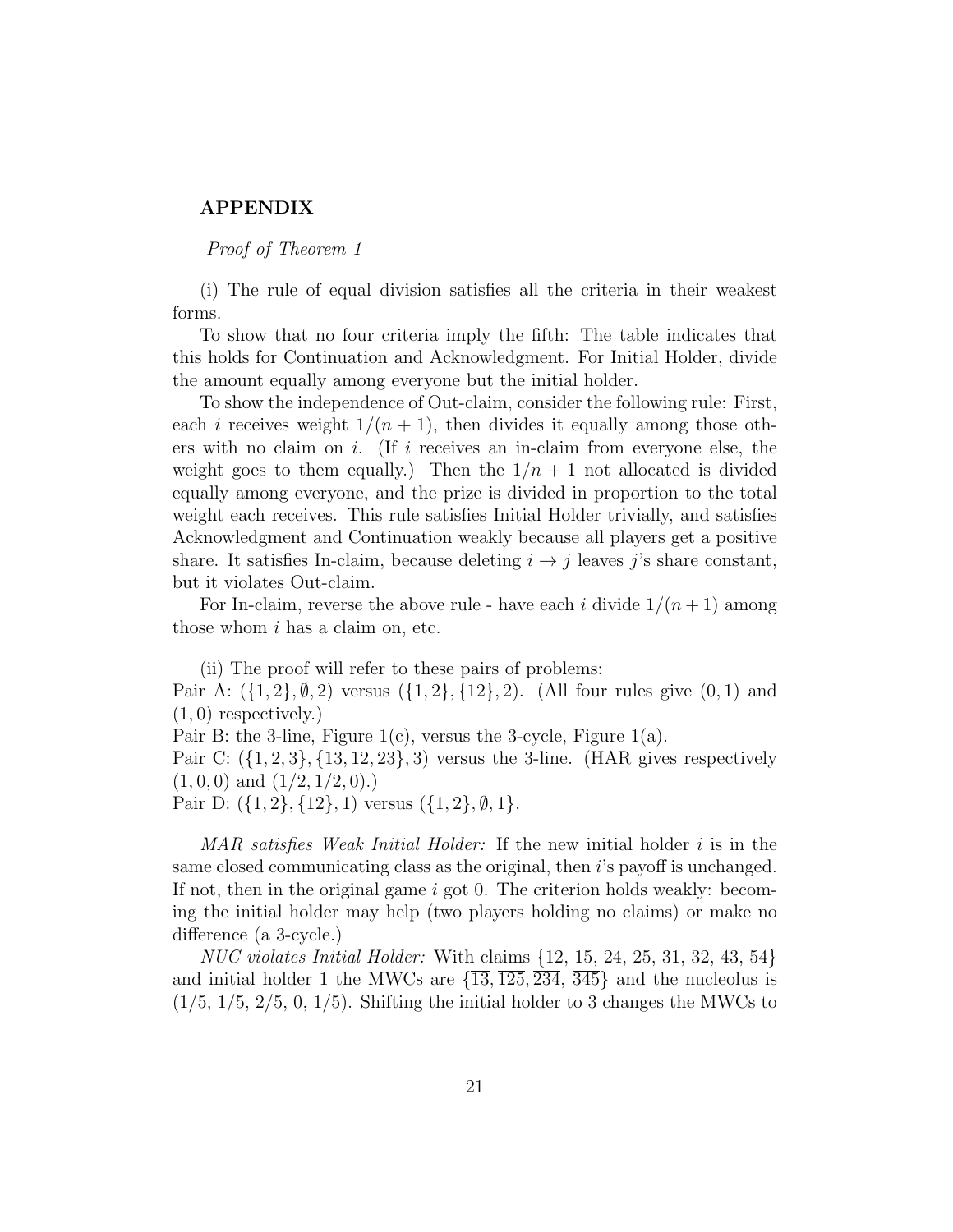$\{\overline{13}, \overline{34}, \overline{1245}\}\$  giving nucleolus  $(1/3, 0, 1/3, 1/3, 0)$ , lowering 3's payoff. <sup>7</sup>

SHP and HAR satisfy Weak Initial Holder, Weak In-claim and Weak  $Out-claim$ : Extending the TU-context definitions of Young (1985) and Shubik (1962), an NTU solution  $\phi$  satisfies *coalitional monotonicity* iff for any games V and W on the same player set,  $V(T) \subset W(T)$  for some T and  $V(S) = W(S)$  for all  $S \neq T$  imply  $\phi^{i}(S) \leq \phi^{i}(W)$  for all  $i \in T$ . Applying this condition repeatedly shows it is equivalent to the condition that  $V(S) \subset W(S)$  for all  $S \ni i$  and  $v(S) = w(S)$  for all S not containing i imply  $\phi^i(V) \leq \phi^i(W)$ . As indicated by the Lemma, the changes in the three criteria maintain or enlarge the payoff sets of player i for all coalitions containing that player. The formula for the TU Shapley value shows that it is coalitionally monotonic, and the present  $\phi_{SHP}$  is identical to it. The Kalai-Samet solution also satisfies coalitional monotonicity (Kalai and Samet 1985) and coincides with  $\phi_{HAR}$  for claims problem games.

Each criterion is satisfied weakly. Regarding Initial Holder, this is shown for SHP and HAR using the examples for MAR, above. CHECK : Regarding In-Claim, by SHP adding one may hurt the recipient (2 in Pair A above) or make no difference (1 in Pair B). By HAR it may hurt (2 in Pair A) or make no difference (3 in Pair C). Regarding Out-Claim, by SHP a new out-claim may help (1 in Pair A) or make no difference (3 in Pair B). By HAR it may help  $(1 \text{ in Pair A})$  or make no difference  $(1 \text{ in Pair D}).$ 

MAR violates In-claim: In  $\{12, 23, 34, 41, 31\}$ , a 4-person cycle augmented with a diagonal, the Markov solution is  $(2/7, 2/7, 2/7, 1/7)$ , independent of the initial holder. Removing the diagonal 31 leads to solution  $(1/4, 1/4, 1/4, 1/4)$ , worse for party 1. The intuition is that dropping 3's claim on 1 removes a shortcut that brought the land back to 1 sooner.

*NUC violates In-claim:* In the 5-player problem with claims  $\{21, 24, 25, \ldots\}$ 31, 32, 43, 53, 54} and initial holder 1 the MWCs are  $\{\overline{23}, \overline{25}, \overline{345}\}\$  and the nucleolus is  $(0, 1/3, 1/3, 0, 1/3)$ . Removing claim 53 yields MWCs  $\{23, 125, 134, 245, 345\}$  and nucleolus  $(1/7, 2/7, 2/7, 1/7, 1/7)$ , lowering 3's payoff.

MAR satisfies Weak Out-claim: Consider two graphs G and H containing

<sup>7</sup>The lemma suggests that the nucleolus' negative result arises from its violation of coalitional monotonicity (below). The author is grateful to Maria Montero for an interesting counterexample within the class of simple games, and her game is worth including here as it is more transparent towards its point than the one in the proof or than Megiddo's counterexample. To MWCs {123, 124, 125, 134, 135, 234, 235} add 145. The nucleolus goes from  $(1/3, 1/3, 1/3, 0, 0)$  to  $(1/5, 1/5, 1/5, 1/5, 1/5)$ , harming player 1.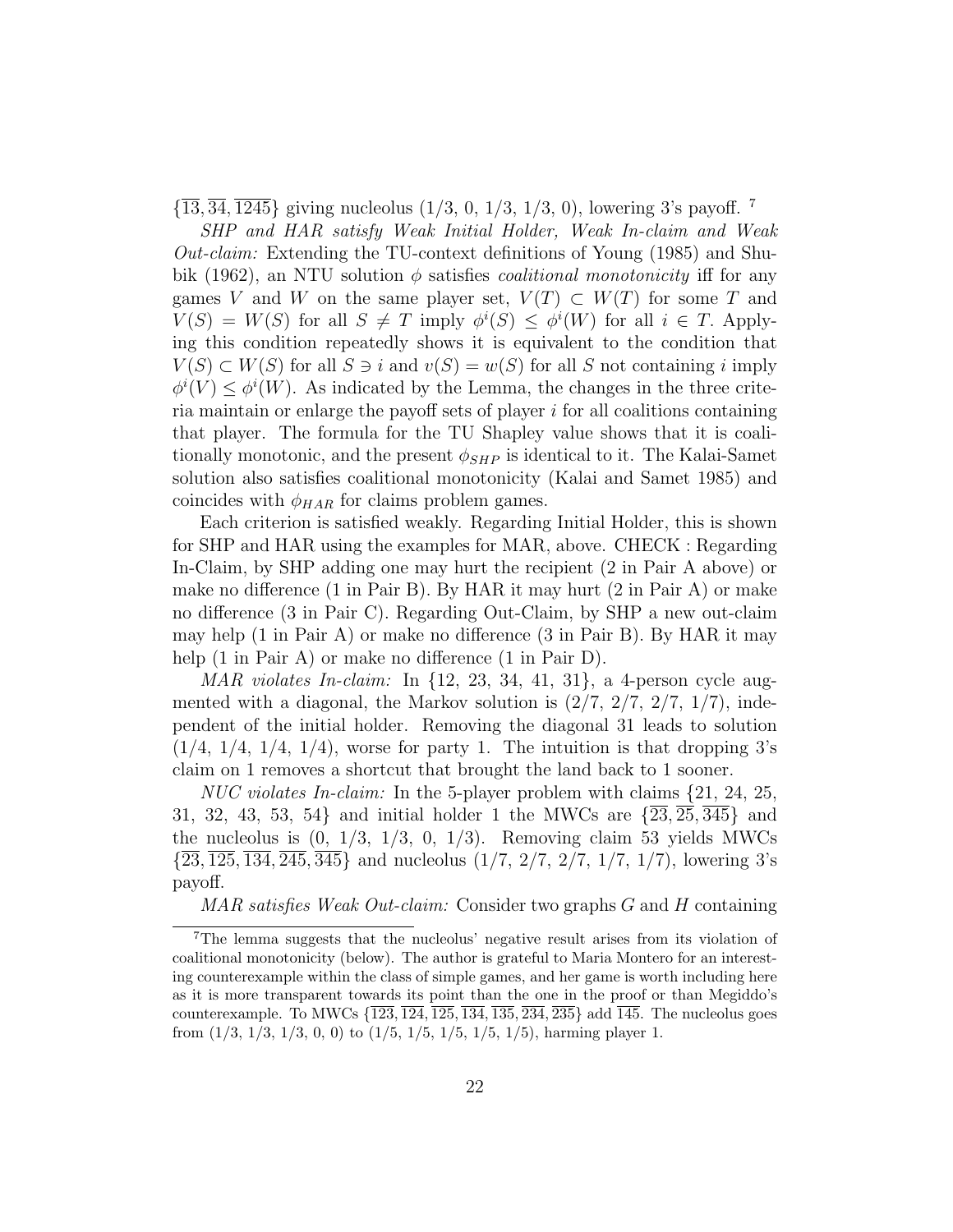players i and j, differing only in that in  $H$ ,  $i \rightarrow j$ . Let m and  $m + 1$  be the respective in-degrees of j. (Note that moving from a claims problem to the graph of the corresponding Markov chains reverses the arrows, so in the Markov graphs these become the out-degrees.) We assume  $m \geq 1$  and that i and j get positive allocations in  $G$ , otherwise the assertion is trivial. The goal is to show that i gets at least as much in  $H$ . The allocation to i is the inverse of the duration between the chain's starting at  $i$  and first returning there. The only part of that expectation affected by the new link is the expected first passage duration from  $i$  to  $i$ , which will be shown to be the same or lower. For  $G$ , let p be the probability that the process, starting at j, reaches j before i, and let  $T_1$  be the expected duration for this event, given that it happens. Since state i is recurrent,  $p < 1$ . The corresponding values for H are  $\frac{m}{m+1}$  p and  $T_1$ . For G the event that the process, starting at j, reaches i before j has probability  $1-p$ . Let the expected duration for this event given it happens be  $T_2$ . For H these values are  $\frac{1}{m+1} + p\frac{m}{m+1}$  and  $\frac{1}{m+1} + (1-p)\frac{m}{m+1}$  $m+1$  $T_2$ . Letting  $T_G$  and  $T_H$  be the mean first passage times from j to i,

$$
T_G = p(T_G + T_1) + (1 - p)T_2
$$
  
=  $\frac{p}{1 - p} T_1 + T_2.$ 

Similarly,

$$
T_H = \frac{pm}{m+1}[T_1 + T_H] + \frac{1}{1+m} + \frac{(1-p)m}{m+1}T_2
$$
  
= 
$$
\frac{p}{1-p+1/m}T_1 + \frac{1+(1-p)m T_2}{1+(1-p)m}.
$$

In the corresponding two final expressions, the coefficient of  $T_1$  in the expression for  $T_H$  is less than that for  $T_G$ , and the second term for  $T_H$  lies in [1,  $T_2$ ). Thus the new link increases is allocation if  $T_1 > 0$ . but never decreases it. Finally, MAR satisfies the criterion weakly because a new Out-claim may help  $(1 \text{ in Pair A})$  or make no difference  $(1 \text{ in Pair C})$ .

NUC violates Minimal Out-claim: The example of NUC violating Initial Holder had nucleolus  $(1/5, 1/5, 2/5, 0, 1/5)$ . Adding claim 35 yields MWCs  $\{13, 34, 1245\}$  and nucleolus  $(1/3, 0, 1/3, 1/3, 0)$ , decreasing 3's payoff.

MAR violates Acknowledgment: In the 3-line of Figure 1(c), party 1 gets a positive payoff and 2 gets 0, but in  $({1, 3}, \emptyset, 3)$ , the same problem without 2, 1 gets nothing.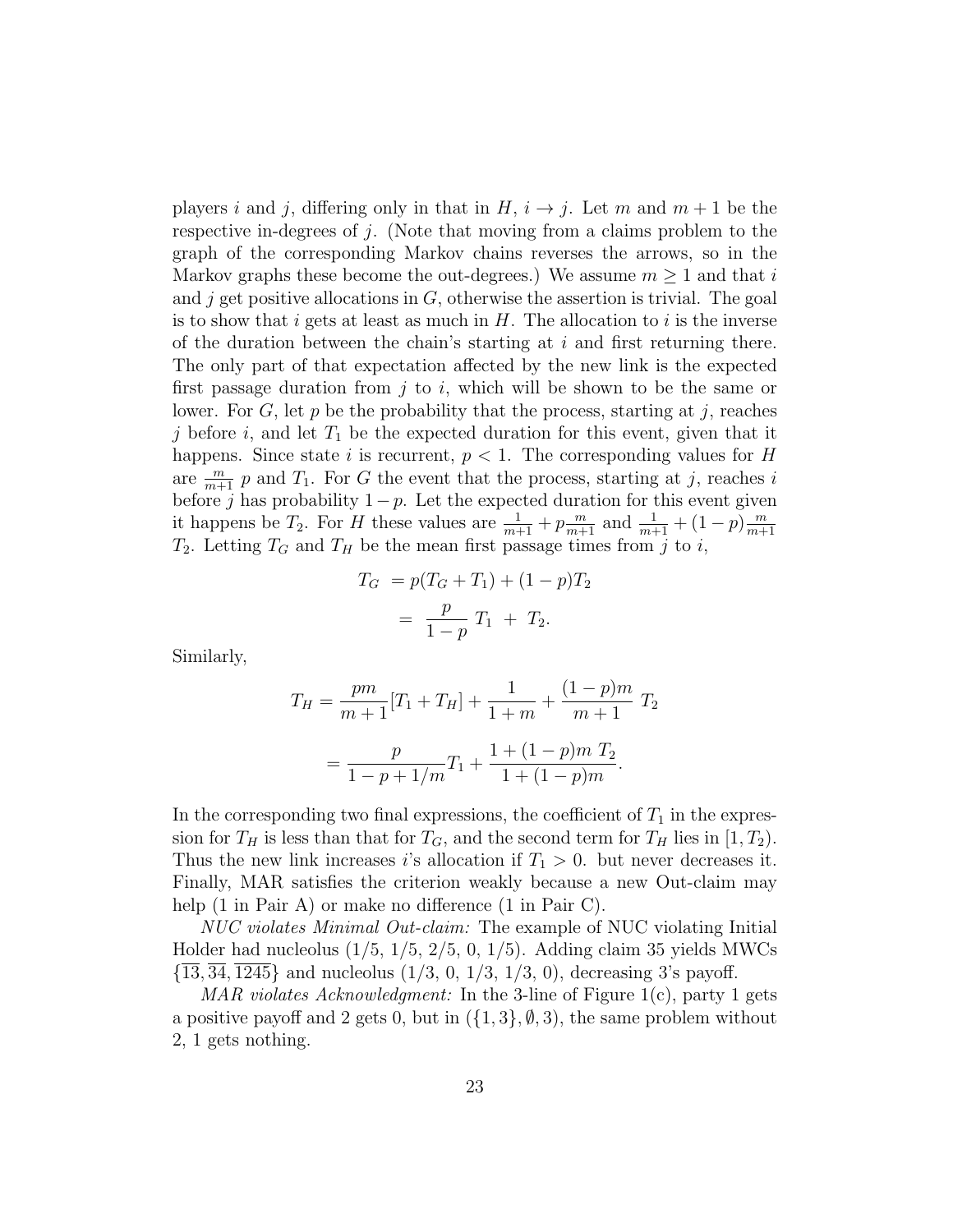NUC violates Acknowledgment: Claims {14, 15, 21, 25, 32, 42, 43, 53, 54} and initial holder 1 yields MWCs  $\{\overline{12}, \overline{145}, \overline{234}\}\$  and nucleolus  $(1/3, 1/3, 0, 1/3)\$ 1/3, 0). Eliminating 5 gives claims {14, 21, 32, 42, 43}, MWCs {12, 13} and nucleolus (1, 0, 0, 0). Player 4 needs 5 to get a positive payoff, nevertheless 5 gets nothing.

 $SHP$  satisfies Weak Acknowledgment: Assume the opposite, that  $\phi_{SHP}^j(C)$  $\phi_{SHP}^j(C_i)$  for  $j \neq i$  but  $\phi_{SHP}^i(C) = 0$ . Then i is a dummy in the corresponding TU game:  $v_C(S) = v_C(S \cup i)$ , so  $\phi_{SHP}^j(C) = \phi_{SHP}^j(C_i)$ . Also, 1's payoffs in  $\{\{1,3\}, \emptyset, 3\}$  and the 3-line show that SHP satisfies it non-trivially.

HAR violates Acknowledgment: With the graph {12, 24, 43, 13} and initial holder 3, Harsanyi allocates  $(1/2, 1/2, 0, 0)$ . Removing 4 gives graph  $\{12, 13\}$ , initial holder 3, and solution  $(1, 0, 0)$ , so 4 is necessary for 2's payoff but gets nothing.

MAR satisfies Weak Continuation: If  $i$  is one of  $k$  parties with a claim on j, then  $\phi_{MAR}^i \ge (1/k)\phi_{MAR}^j > 0$ . Since the inequality is strict MAR satisfies Continuation at least weakly. Figure 1(b) shows it does not satisfy it strongly.

SHP violates Continuation: Figure 1(f).

HAR satisfies Strong Continuation: Supposing  $i \rightarrow j$ , player j receives payoffs from two sources, each of which gives as much or more to i. For one, any  $S \subset N$  such that  $i, j \in S$  gives i and j equal non-negative total dividends. For  $S \subset N$  with  $j \in S$  and  $i \notin S$ , i's claim on j blocks any gain by j. Possibly j receives a further  $1/n$  at the final stage, but this source will yield more to j than i, (will yield, respectively,  $1/n$  and 0), only if (1) no  $S \subseteq N \setminus \{j\}$  has  $V(S)$  a unit simplex of full-dimension (dimension  $|S| - 1$ ), and (2) some  $S \subseteq N \setminus \{i\}$  has  $V(S)$  of full dimension. These conditions are incompatible: (1) implies that any S satisfying (2) contains j, so  $i \in N - S$ , therefore  $V(S)$  limits j to 0 and  $V(S)$  is less-than-full-dimensional. It follows that  $\phi_{HAR}^i(C) \geq \phi_{HAR}^j(C)$ .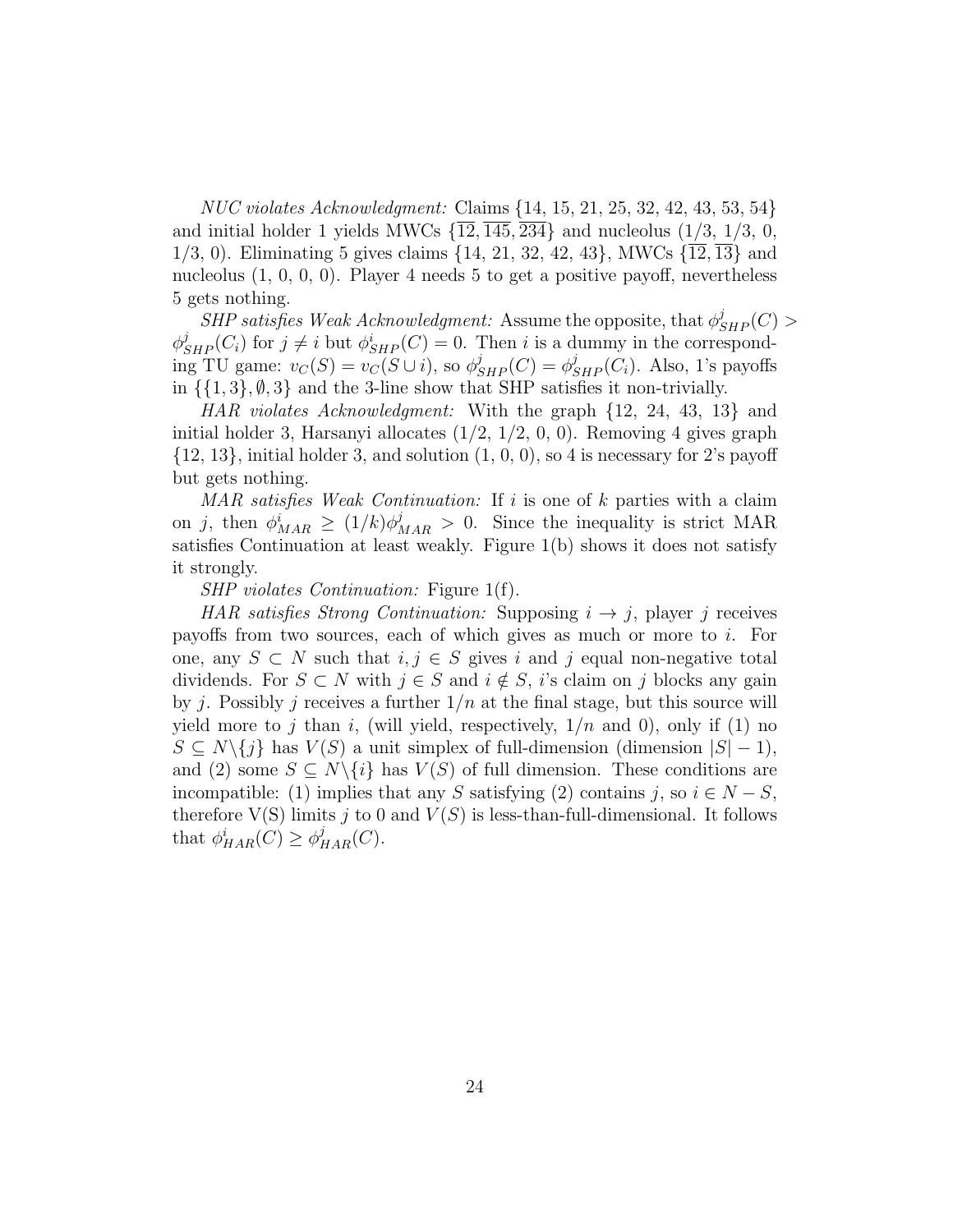#### References

Aumann, R., 1985a. Notes and comments on the non-transferable utility value: a comment of the Roth-Shafer examples. Econometrica 53, 667-677.

Aumann, R., 1985b. An axiomatization of the non-transferable utility value. Econometrica 53, 599-612.

Aumann, R., 1999. On the man with three wives [Hebrew] Moriah 22, 98-107.

Aumann, R., Maschler, M., 1985. Game-theoretic analysis of a bankruptcy problem from the Talmud. J. Econ. Theory 36, 195-213.

Bernheim, D., Peleg, B., Whinston, M., 1987. Coalition-proof Nash equilibria, I, concepts. J. Econ. Theory 42, 1-12.

Conner, G. R., Grant, C.P., 2000. An extension of Zermelo's model for ranking by paired comparisons. Eur. J. Appl. Math. 11, 225-247.

de Clippel, G., Peters, H., Zank, H., 2004. Axiomatizing the Harsanyi solution, the symmetric egalitarian solution and the consistent Shapley solution for NTU-games. Int. J. Game Theory 33, 145-158.

Harsanyi, J., 1963. A simplified bargaining model for the n-person cooperative game. Int. Econ. Rev. 4, 194-220.

Hart, S., 1985. An axiomatization of Harsanyi's nontransferable utility solution. Econometrica 53, 1295-1313.

Hart, S., 2004. A comparison of non-transferable utility values. Theory and Decision 56, 35-46.

Hart, S., 2005. An axiomatization of the consistent non-transferable utility value. Int. J. Game Theory 33, 355-366.

Jackman, S., 2009. Bayesian Analysis in the Social Sciences. Wiley.

Kalai, E., 1975. Excess functions for cooperative games without sidepayments. SIAM J. App. Math. 29, 60-71.

Kalai, E., Samet, D., 1985. Monotonic solutions for cooperative games. Econometrica 53, 307-327.

Klauke, S., 2002. NTU Pre-Nucleoli. Doctoral Dissertation, University of Bielefeld.

Maschler, M., Owen, G., 1992. The consistent Shapley value for games without side payments. In: Selten, R. (Ed.), Rational Interaction. Springer-Verlag, pp. 4-12.

McLean, R., 2002. Values of non-transferable utility games. In: Aumann, R., Hart, S. (Eds.), Handbook of Game Theory III, North Holland, pp. 2077- 2120.